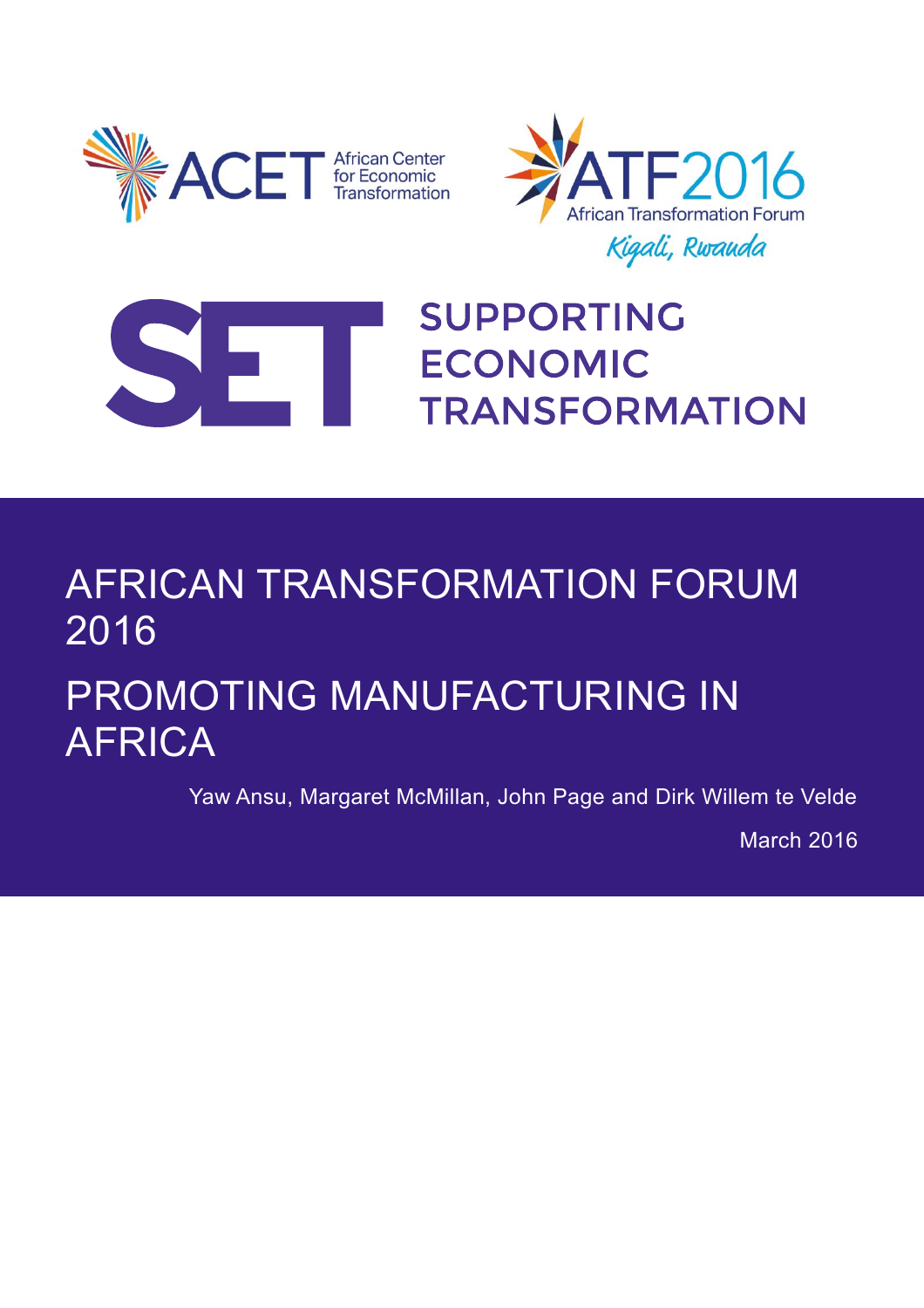#### **Acknowledgements**

This paper is part of a series of papers prepared jointly by ACET and ODI's Supporting Economic Transformation programme for the 2016 African Transformation Forum in Kigali 14-15 March 2016.

This paper has been written by Yaw Ansu (ACET), Margaret McMillan (Tufts University, NBER and IFPRI), John Page (Brookings Institute) and Dirk Willem te Velde (ODI).

#### © SUPPORTING ECONOMIC TRANSFORMATION.

ODI's Supporting Economic Transformation (SET) programme is supported by DFID. The views presented in this publication are those of the author(s) and do not necessarily represent the views of **DFID** or **ODI**.



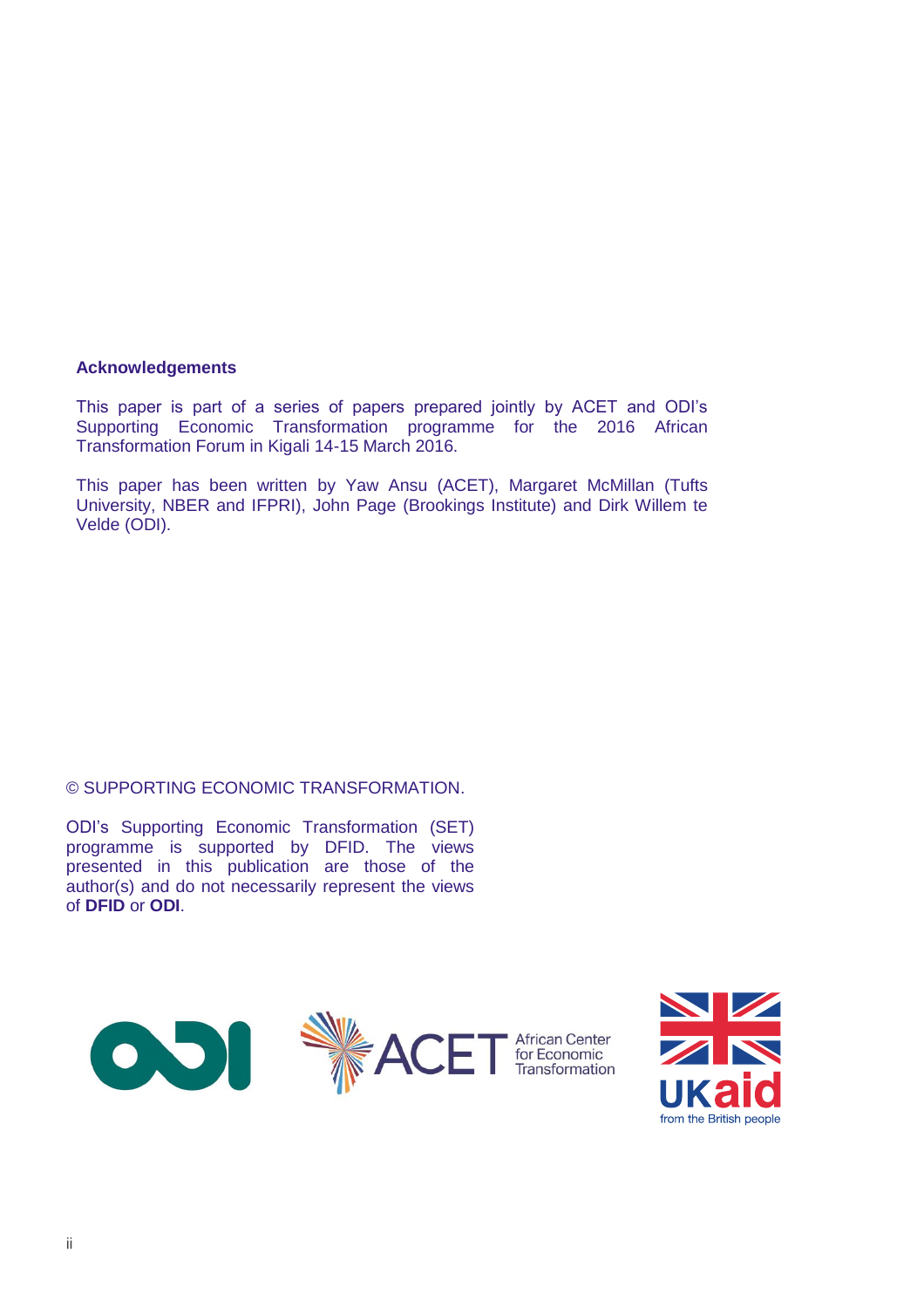## TABLE OF CONTENTS

| 1. Introduction: manufacturing and economic transformation______________________ 1                                       |       |
|--------------------------------------------------------------------------------------------------------------------------|-------|
|                                                                                                                          |       |
|                                                                                                                          |       |
|                                                                                                                          |       |
|                                                                                                                          |       |
|                                                                                                                          |       |
|                                                                                                                          |       |
|                                                                                                                          |       |
|                                                                                                                          |       |
|                                                                                                                          |       |
|                                                                                                                          |       |
|                                                                                                                          |       |
|                                                                                                                          |       |
|                                                                                                                          |       |
|                                                                                                                          |       |
| 5 Towards a new industrial development strategy ________________________________ 10                                      |       |
|                                                                                                                          |       |
|                                                                                                                          |       |
| 5.3 STRENGTHENING SPECIAL ECONOMIC ZONES AND INDUSTRIAL                                                                  |       |
| 5.4 ATTRACTING DEVELOPMENTAL FOREIGN DIRECT INVESTMENT 12                                                                |       |
| 5.5 INDUSTRIAL POLICY IN THE LARGE: INCREASING THE DIVERSITY<br>AND SOPHISTICATION OF INDUSTRIAL PRODUCTION AND EXPORTS; |       |
|                                                                                                                          |       |
|                                                                                                                          |       |
| References                                                                                                               | $-15$ |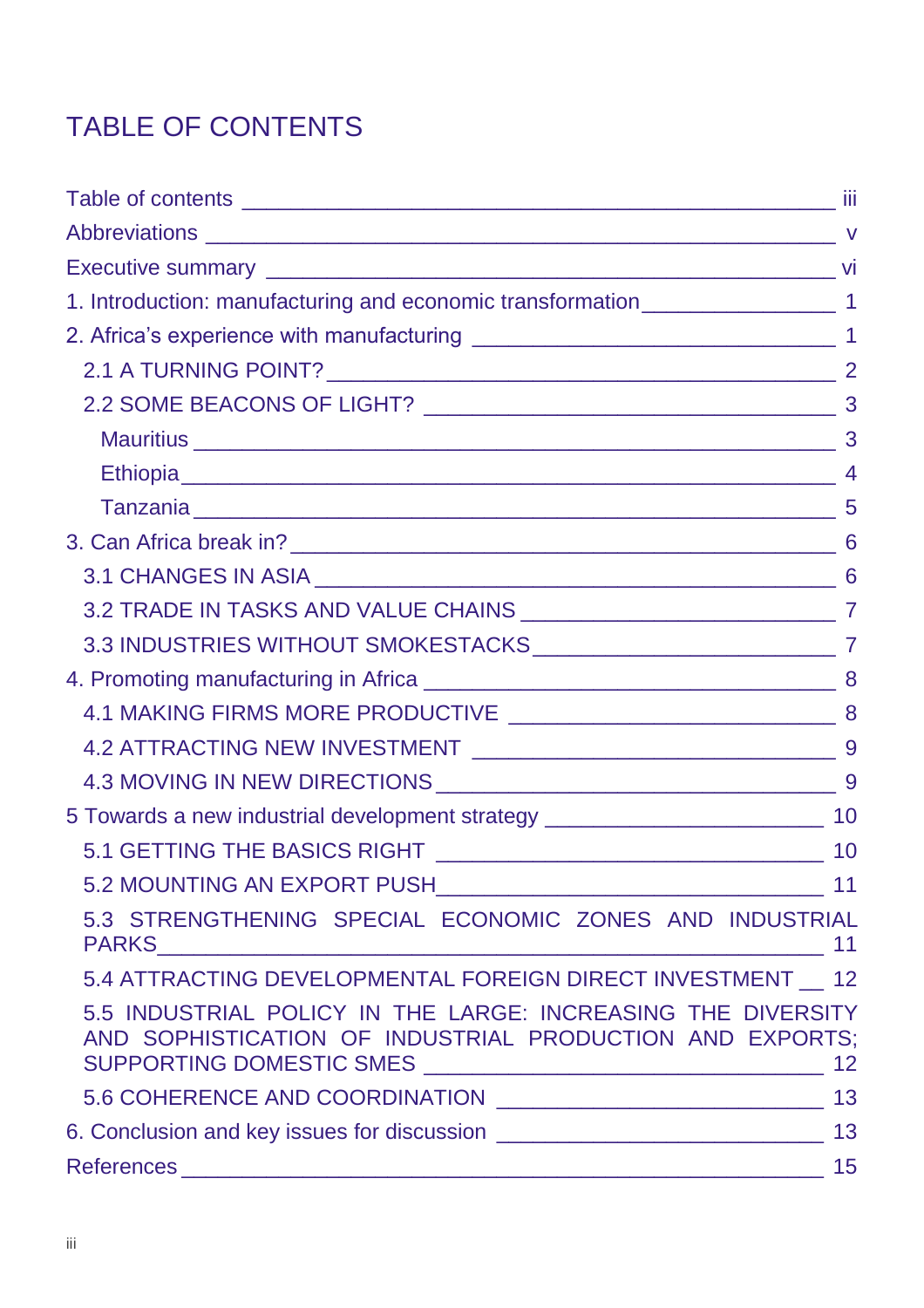## LIST OF FIGURES

| Figure 1: Manufacturing as a percentage of GDP in Sub-Saharan Africa, 1965-2010 | $\overline{\phantom{0}}^2$ |
|---------------------------------------------------------------------------------|----------------------------|
| Figure 2: Manufacturing employment and value-added in Mauritius, 1970-2010 (%)  | $\overline{4}$             |
| Figure 3: Employment in formal manufacturing, Ethiopia, 1995-2014               | $\mathbf{b}$               |
| Figure 4: Manufacturing exports to the world, Ethiopia, 2005-2014 (\$ millions) | -5                         |
| Figure 5: Manufacturing exports to the world, Tanzania, 2005-2014 (\$ millions) | 6                          |

## LIST OF BOXES

| Box 1: Speaking the same language |  |
|-----------------------------------|--|
| Box 2: Natural resource abundance |  |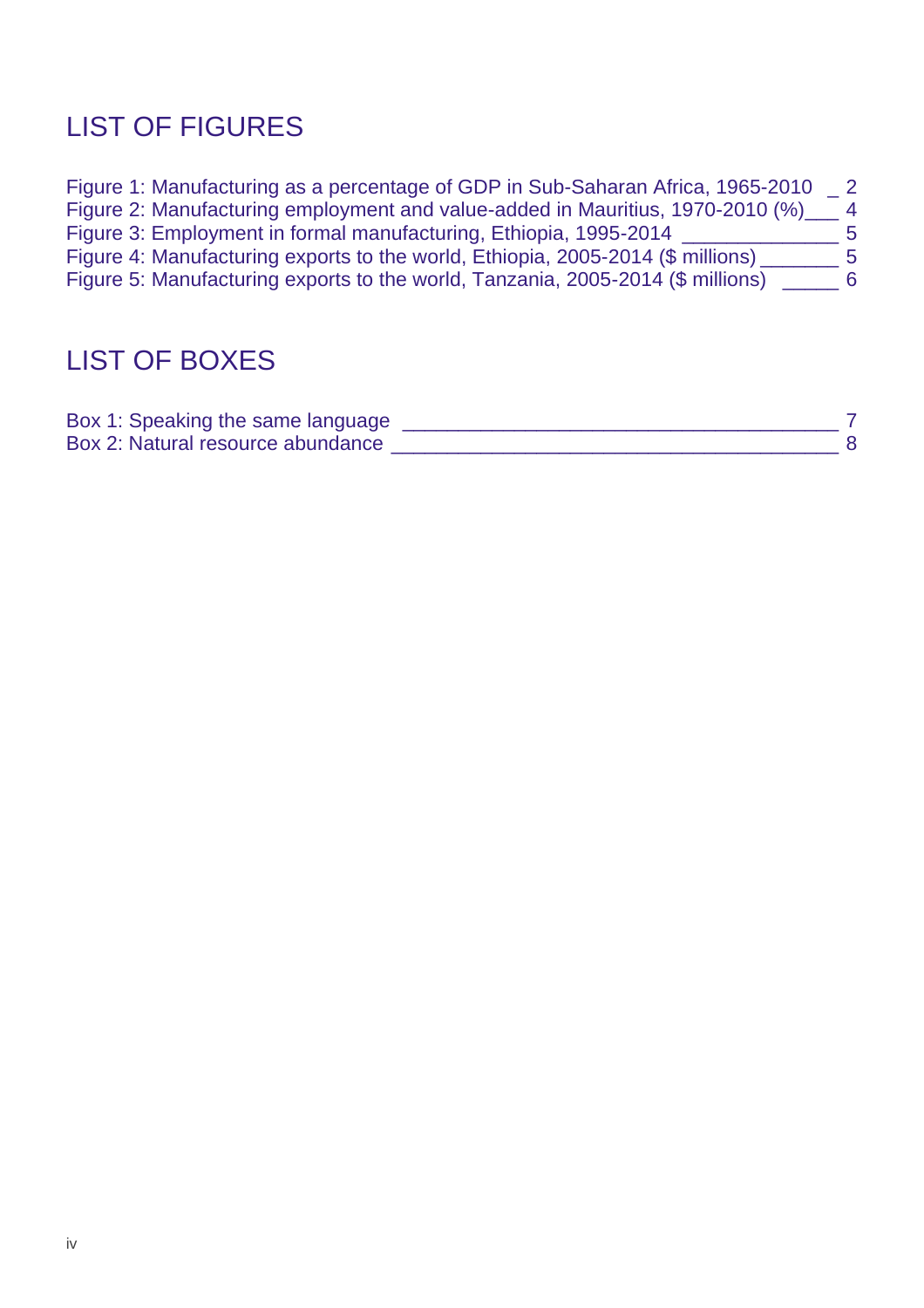## ABBREVIATIONS

| African Center for Economic Transformation             |
|--------------------------------------------------------|
| African Economic Outlook                               |
| <b>Export Processing Zone</b>                          |
| European Union                                         |
| Foreign Direct Investment                              |
| <b>Foreign Investment Advisory Service</b>             |
| <b>Gross Domestic Product</b>                          |
| Information and Communication Technology               |
| <b>International Monetary Fund</b>                     |
| <b>Information Technology</b>                          |
| <b>Industrial Technology Research Institute</b>        |
| Multi-Fibre Arrangement                                |
| Organisation for Economic Co-operation and Development |
| <b>Premium Contact Center International</b>            |
| Special Economic Zone                                  |
| <b>Small and Medium Enterprises</b>                    |
| <b>State-Owned Enterprise</b>                          |
| <b>United Nations</b>                                  |
| UN Industrial Development Organization                 |
| <b>United States</b>                                   |
| Value-Added Tax                                        |
|                                                        |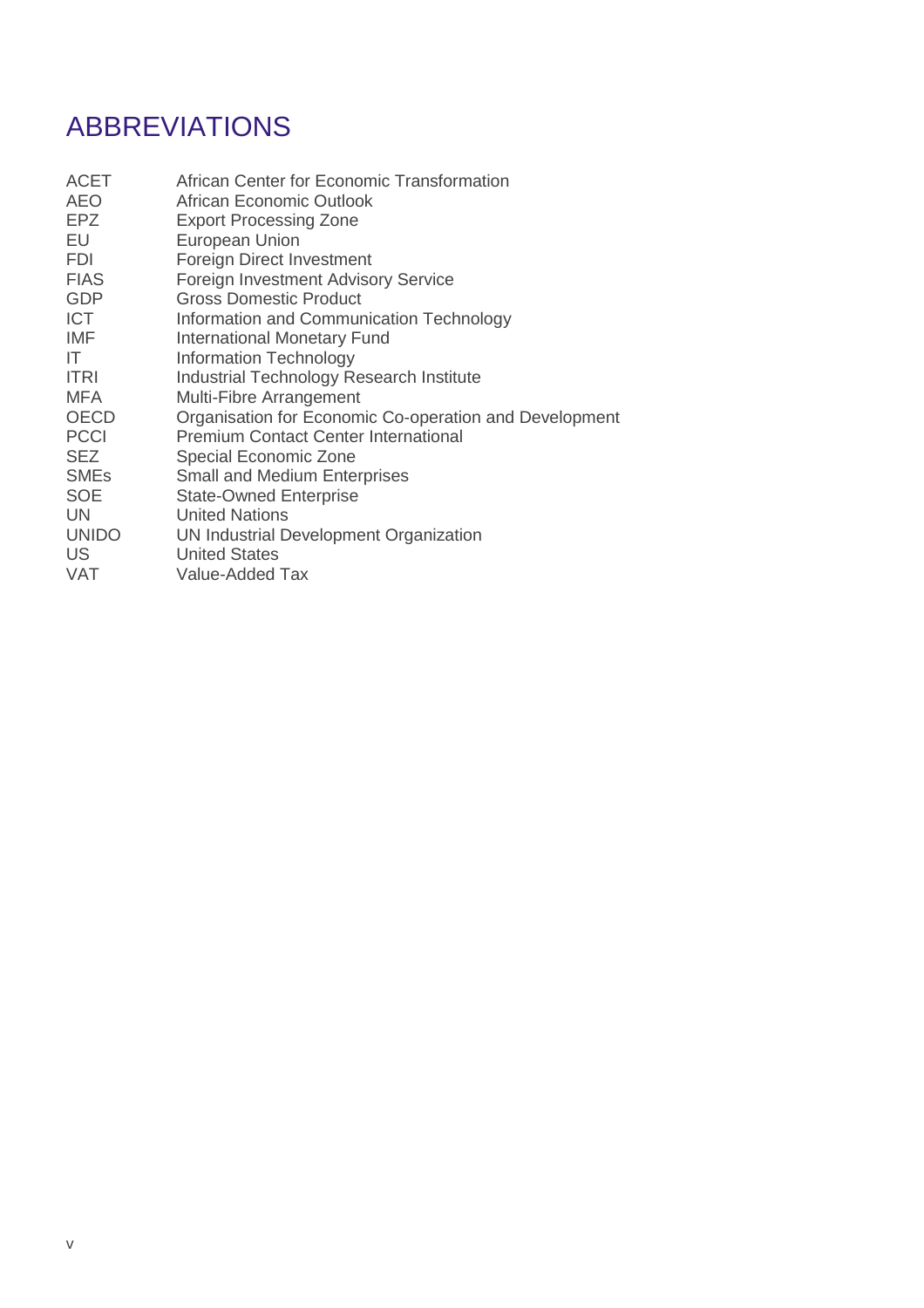## EXECUTIVE SUMMARY

Industrialisation, particularly the expansion and increased sophistication of manufacturing production and exports, and also the expansion of manufacturing employment, remains an essential part of Africa's economic transformation. Unfortunately, manufacturing as a share of gross domestic product has declined over the past few decades in most African countries, even though in absolute terms it is growing.

Although African countries face difficult challenges in breaking into world manufacturing markets, new developments work in their favour. These include rising wages in China and a rebalancing in Asia away from export-led towards domestic and regional consumption-led growth; Africa's growing regional markets; falling transport costs; greater access to abundant natural resources; improved firm productivity and access to global value chains; and better general economic policy environments. But governments should not stand aloof; to seize these new opportunities they will have to formulate and implement coherent industrial development strategies. The key elements of such strategies must include:

- continued improvements in the basics, including sound macroeconomic management, stronger general investment climate and support for the private sector and development of public infrastructure and relevant skills
- an export push, including regional trade and integration
- agglomeration through building and running efficient special economic zones (SEZs) and industrial parks
- active foreign direct investment (FDI) promotion and building linkages with local firms
- supporting productivity enhancement of local small and medium enterprises (SMEs) and their access to technology and long-term finance to help them venture into production of new or technologically more sophisticated products
- improved coherence and implementation coordination within government and
- strengthened consultation and collaboration between government and the private sector

#### **Issues for discussion**

Separate panels at this Forum are dedicated to several of the elements of the strategy above (e.g. panels on public infrastructure, skills development, regional trade and integration, public–private consultation mechanisms). For this panel, the key issues participants may wish to consider are as follows:

- How do countries raise their focus and commitment to manufacturing and develop a coherent strategy to promote it? In what visible forms should this be expressed?
- What key measures can countries take to improve their FDI promotion efforts and link the FDI firms to domestic suppliers?
- How can the performance of SEZs and industrial parks be improved? Should the private sector's role in developing and managing SEZs and industrial parks be increased? How can public–private collaboration be increased in this area?
- How best can the state support access of local SMEs to technology?
- How do we increase access of SMEs to long-term finance? In particular, how can development banks (and similar institutions) be made more market- and performanceoriented? What are the changes needed in their governance? What is the scope for public– private sector collaboration in improving SME access to long-term finance for manufacturing?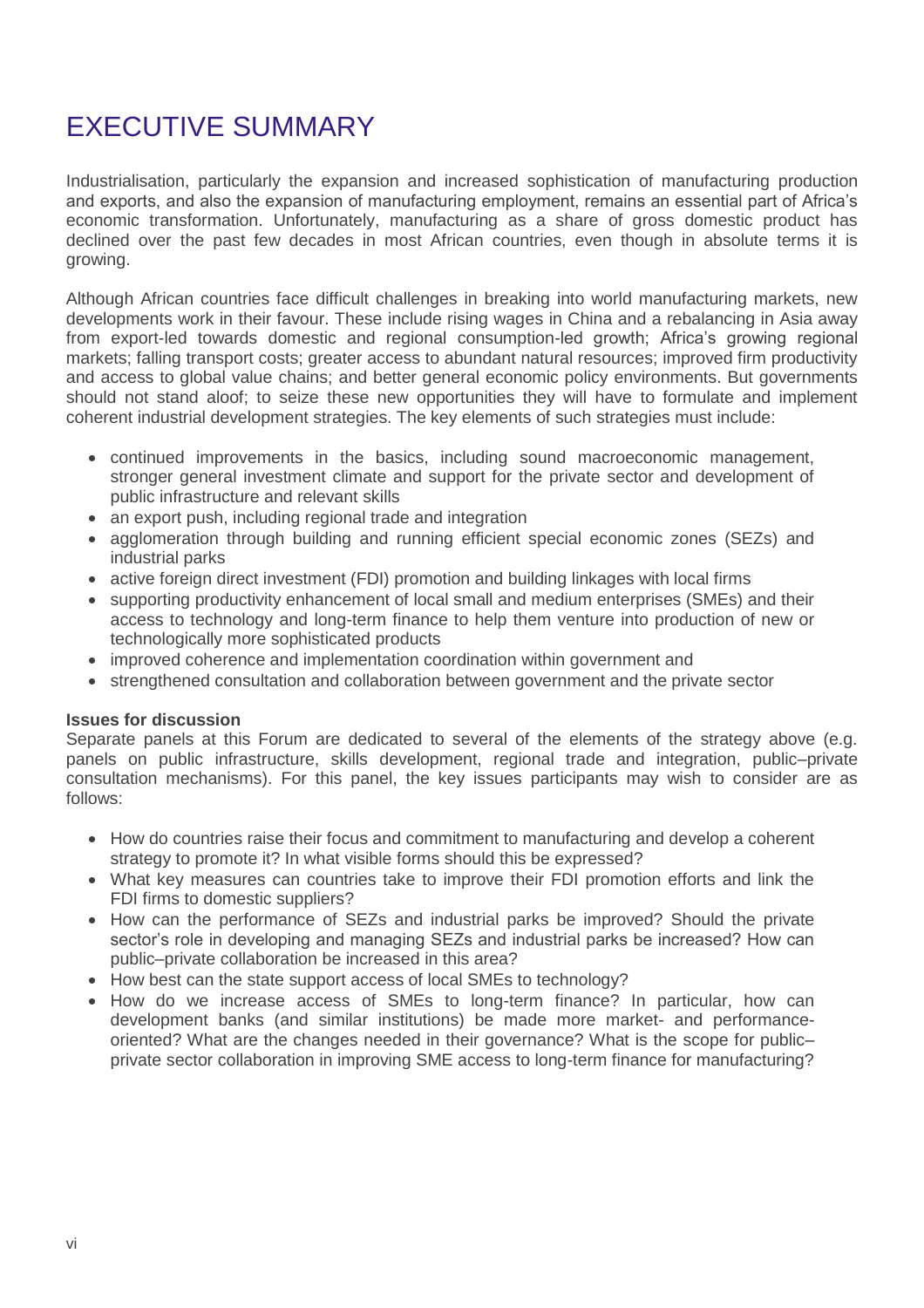## 1. INTRODUCTION: MANUFACTURING AND ECONOMIC **TRANSFORMATION**

Modern manufacturing has the potential to provide well-paid jobs for large numbers of relatively unskilled workers. China and Vietnam are the two most recent examples of how industrialisation can lead to rapid structural change, but modern manufacturing drove rapid growth and poverty reduction in today's industrialised countries also. The creation of millions of jobs in manufacturing provided new opportunities for people in rural areas, leading to widespread poverty alleviation. Moreover, modern manufacturing has the potential to create large numbers of good jobs indirectly. Manufacturing has important backward and forward linkages; it creates opportunities both for the suppliers of inputs and for the provision of business services. Backward linkages are especially important in African countries that have abundant natural resources, including in terms of agriculture. Finally, modern manufacturing also seems to achieve sustained productivity growth, enabling firms in developing countries to reach the global technology frontier (Rodrik, 2012).

Africa's experience with manufacturing has been mixed but one thing is certain: there is currently less formal manufacturing in Africa than in any other region of the world. This paper reviews Africa's experience with manufacturing with a view to honing in on what policy-makers will need to do if they want to expand employment and output in their manufacturing sectors. Although there may be many challenges to breaking into manufacturing today (Rodrik, 2015), there are clearly also opportunities. For example, Lin (2015) argues that rising wages in China provide an unprecedented opportunity for labourintensive manufacturing in Africa. And Balchin et al. (2016) show there has been rapid growth in real output, employment and exports in manufacturing in Sub-Saharan Africa in recent years. Some countries are taking bold steps to attract and retain foreign direct investment (FDI) in manufacturing. For example, both Ethiopia and Rwanda have set up export processing zones (EPZs) that are currently performing very well. Tanzania appears to be following a different strategy: domestic firms have ramped up exports of locally processed products such as sisal, vegetables, cereals, oil seeds and plastic products to regional markets (The Citizen, 2015).

In what follows, we briefly review Africa's post-independence experience with manufacturing, highlighting both its past stagnation and some more recent success stories. We next outline the global advantages and disadvantages African countries face in developing large-scale modern manufacturing sectors. We then discuss the importance of the private sector in taking the lead but also the need for the public sector to facilitate investment in manufacturing – in other words private–public cooperation. We conclude with a proposed industrialisation strategy focused on the following elements: (1) improving on the 'basics' to maintain a 'business-friendly' environment for investment and productivity growth; (2) implementing a developmental FDI policy; (3) building and running efficient industrial parks or EPZs; (4) mounting an export push; and (5) increasing the diversity and raising the technical sophistication of manufactures, including by assisting local small and medium enterprises (SMEs) to access technology and long-term finance. We end with a list of specific issues pertaining to implementing the strategy, for discussion.

## 2. AFRICA'S EXPERIENCE WITH MANUFACTURING

Beginning in the late 1950s, newly independent governments virtually everywhere in Africa sought to promote the growth of manufacturing. Because most African countries did not have private entrepreneurs with the capital or experience to run modern industrial firms, the growth of manufacturing was largely state-led, either via the nationalisation of pre-existing firms owned by foreigners or via greenfield investment in large, capital-intensive state-owned enterprises (SOEs). As in other developing regions, import substitution was popular during this period. Protected from international competition and pushed by public investment, industry took off in the 1960s. Manufacturing grew substantially faster than overall output between 1960 and 1970 and the share of manufacturing in total output increased rapidly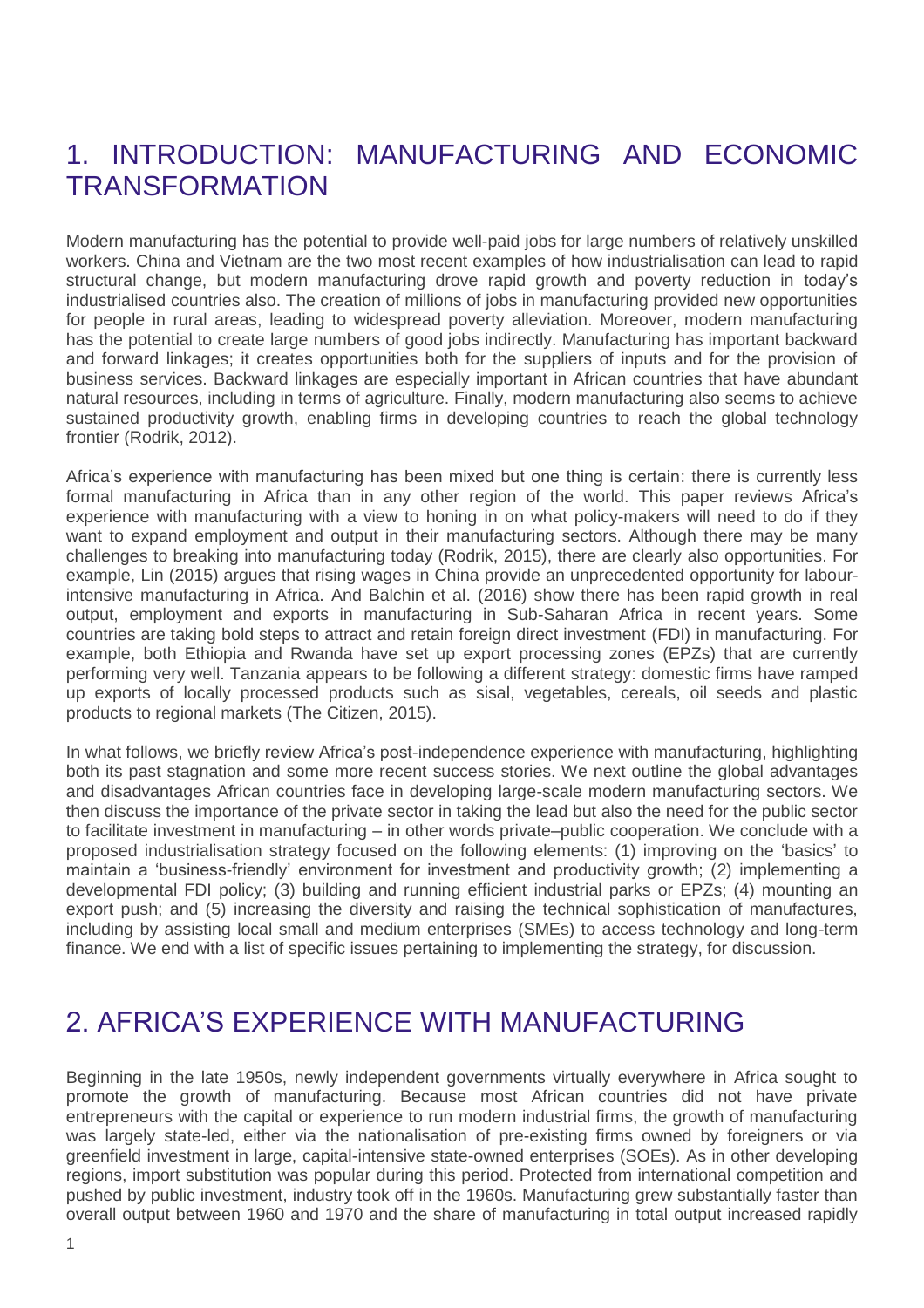(Figure 1). By the 1980s, however, the state-led industrialisation effort had reached its limits in most countries, and Africa entered its first period of industrial decline.



**Figure 1: Manufacturing as a percentage of GDP in Sub-Saharan Africa, 1965-2010**

*Note: Series excludes South Africa. In constant 2005 US dollars.*

*Sources: UNIDO Industrial Development Database (2015); World Bank Africa Development Indicators (201).*

Macroeconomic instability and faltering growth ushered in the next phase of industrial development policies, structural adjustment and the Washington Consensus. Across the continent, governments were asked to liberalise trade, engage in some deregulation of domestic markets, restructure state enterprises and finally privatise. The macroeconomic reforms under structural adjustment, in combination with increased inflows of foreign aid, provided a stimulus to industrial production, as firms increased utilisation of capacity that had been heavily constrained by lack of imported intermediates. Between 1980 and 1990, the region's manufacturing share of gross domestic product (GDP) rose to its peak of about 12-13%.

The recovery of manufacturing was short-lived, however. Increased competition from imports and rising production costs in domestic currencies owing to reforms in the foreign exchange and financial markets put considerable pressure on manufacturing enterprises. The share of manufacturing in GDP declined between 1990 and 2006, when it stabilised at about 10%, the same as in 1965. Except for in Ethiopia, Kenya, Nigeria and Tanzania, manufacturing growth has remained at or below the growth rate of GDP.

#### 2.1 A TURNING POINT?

Some of the factors that may have held back Africa's manufacturing sector seem to be getting better. Macroeconomic reforms, reductions in violent conflicts and improved governance across much of the continent have reduced uncertainty. Moreover, relatively high growth rates over the past 15 years have attracted more private investment. Yet, when Africa emerged from its long economic hibernation around the turn of the 21st century, African industry was no longer competing with the high-wage industrial 'North', as it had in the 1960s and 1970s. It was now competing with China. From the point of view of industrial development, the timing of the region's economic recovery was unlucky to say the least.

Moreover, 20 years of stabilisation, fiscal austerity and slow growth had also left Africa with very large gaps in physical and human infrastructure. Africa started out in the 1960s with stocks of roads that were generally not very different from those in East Asia. The same was true in the 1970s for telephones and in the 1980s for power. By around 2000, it trailed in every infrastructure category (Foster and Briceño-Garmendia, 2010). Today, Sub-Saharan Africa lags at least 20 percentage points behind the average for low-income countries on almost all major infrastructure measures (World Bank, 2009). In addition, the quality of service is low, supplies are unreliable and disruptions are frequent and unpredictable. Gaps in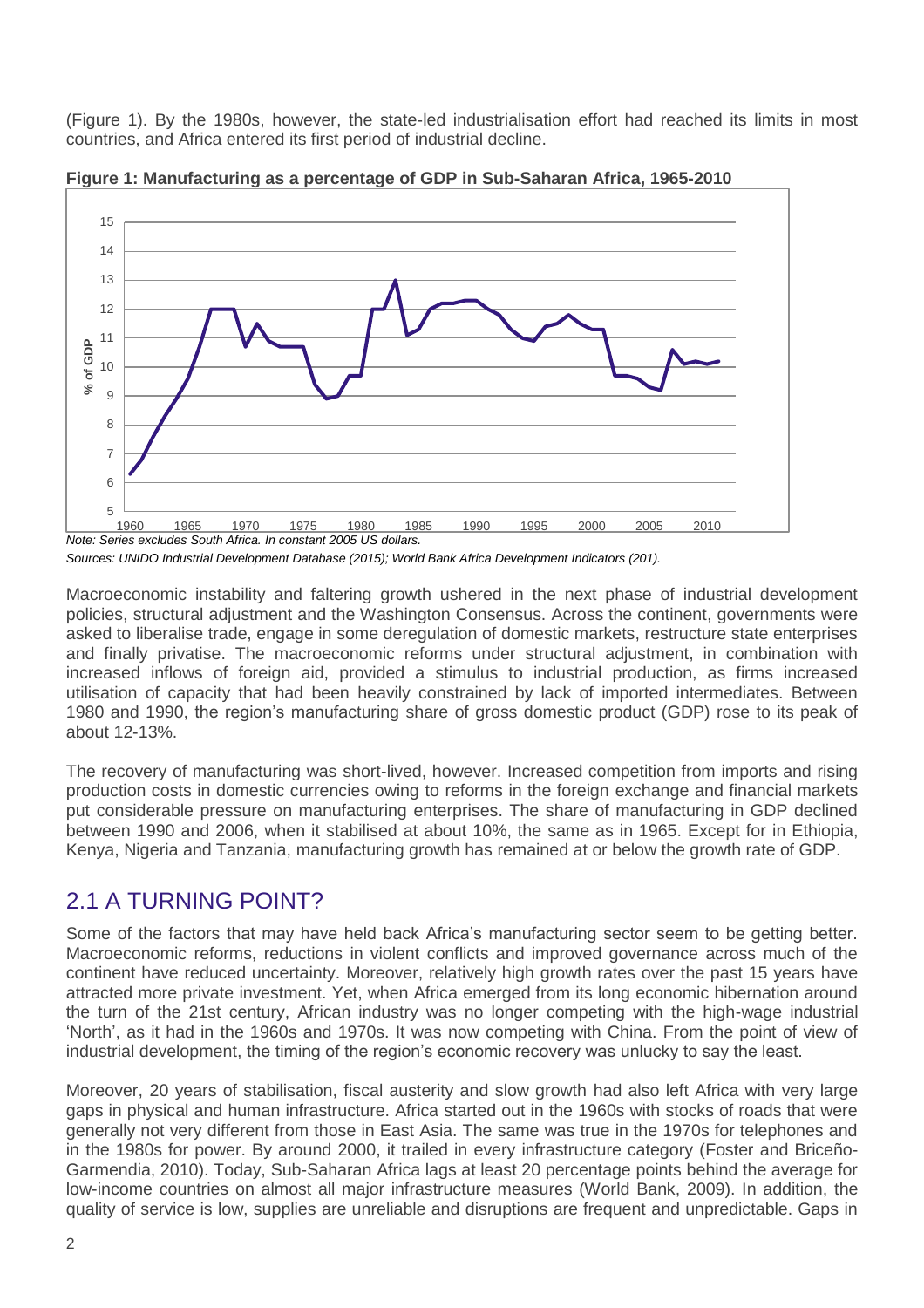terms of human capital and institutions are equally large. Only 60% of Africa's 15-24 year olds have completed primary school, and only 19% have gone beyond lower-secondary school (Filmer and Fox, 2014).

The good news in all of this is there is substantial room for growth based on both public and private investment. And there is evidence that this is happening. For example, Ethiopia's economy has grown at an annual average rate of more than 10% since 2004. This has largely been fuelled by public investment (World Bank, 2015), but private investment, including in manufacturing, has also been rising. And while manufacturing's *share* of employment and value-added in Africa is still quite low, there is evidence of rapid growth in employment and value-added in a number of countries. For example, Balchin et al. (2016) report that African manufacturing has grown at 3.5% in real terms over the past decade, a rate faster than global growth in manufacturing. The total number of employees in manufacturing in Sub-Saharan Africa nearly doubled, from 11 million to 17.7 million, and average annual manufacturing export growth was 7.4%, second only to in Asia, where it was 8.3%. Will this growth continue? There are lots of reasons to believe manufacturing growth will continue in Africa, including rising wages in China and the fact that Africa is starting from such a low base. Just how much it can grow is up for debate but it is clear this will depend critically on individual country circumstances and industrial policy. For some guidance on policy, we turn to a few of the more successful countries while at the same time noting that we have a lot more to learn about what is driving the recent growth in manufacturing across the continent.

### 2.2 SOME BEACONS OF LIGHT?

#### MAURITIUS

We begin with the story of Mauritius because it is the only African country that has achieved unqualified success in manufacturing. It developed a manufacturing sector soon after independence and has managed to respond well to new external shocks.

To an important extent, Mauritius' success was based on the creation of an EPZ combined with preferential access to European Union (EU) markets and foreign investors seeking additional access to these markets. But what most observers do not realise is that, at the time the EPZ was created, domestic investors were also heavily engaged in import substitution. How was the government able to pursue import substitution and export promotion simultaneously? Much like China, the government of Mauritius used an unorthodox two-track strategy to get export-oriented manufacturing off the ground (Rodrik, 1998). This example is important because it is an example of small policy changes at the margin that can both be politically acceptable and make a big difference.

Some other important policy lessons can be distilled to the rest of Africa from the case of Mauritius.<sup>1</sup> First, macro policies were generally growth-enhancing and included the following: (1) creating a wellmanaged EPZ; (2) investment in education; and (3) prudent management of the exchange rate. Second, the people of Mauritius built a system of effective and inclusive governance. One of the most interesting examples of this is the way the largely Indian government of the newly independent country did not nationalise the estates of the Franco-Mauritian sugar barons. Instead, it let them hold on to their estates using the tax revenues to build up the rest of the economy. Third, Mauritius has managed external shocks extremely well. For example, when the Multi-Fibre Arrangement (MFA) expired in 2004, Mauritius, like other African textile and apparels exporters, suffered. Output declined by 30% and employment by 25% in 2004. In the face of these shocks and fierce competition from China, many of the Mauritian textile and garment firms have become largely automated and the government has formulated a new development plan that emphasises services, including international banking and tourism.

 $\overline{a}$ <sup>1</sup> This description of Mauritius draws on Rodrik (1998), Frankel (2010) and Annex 2 of ACET (2014).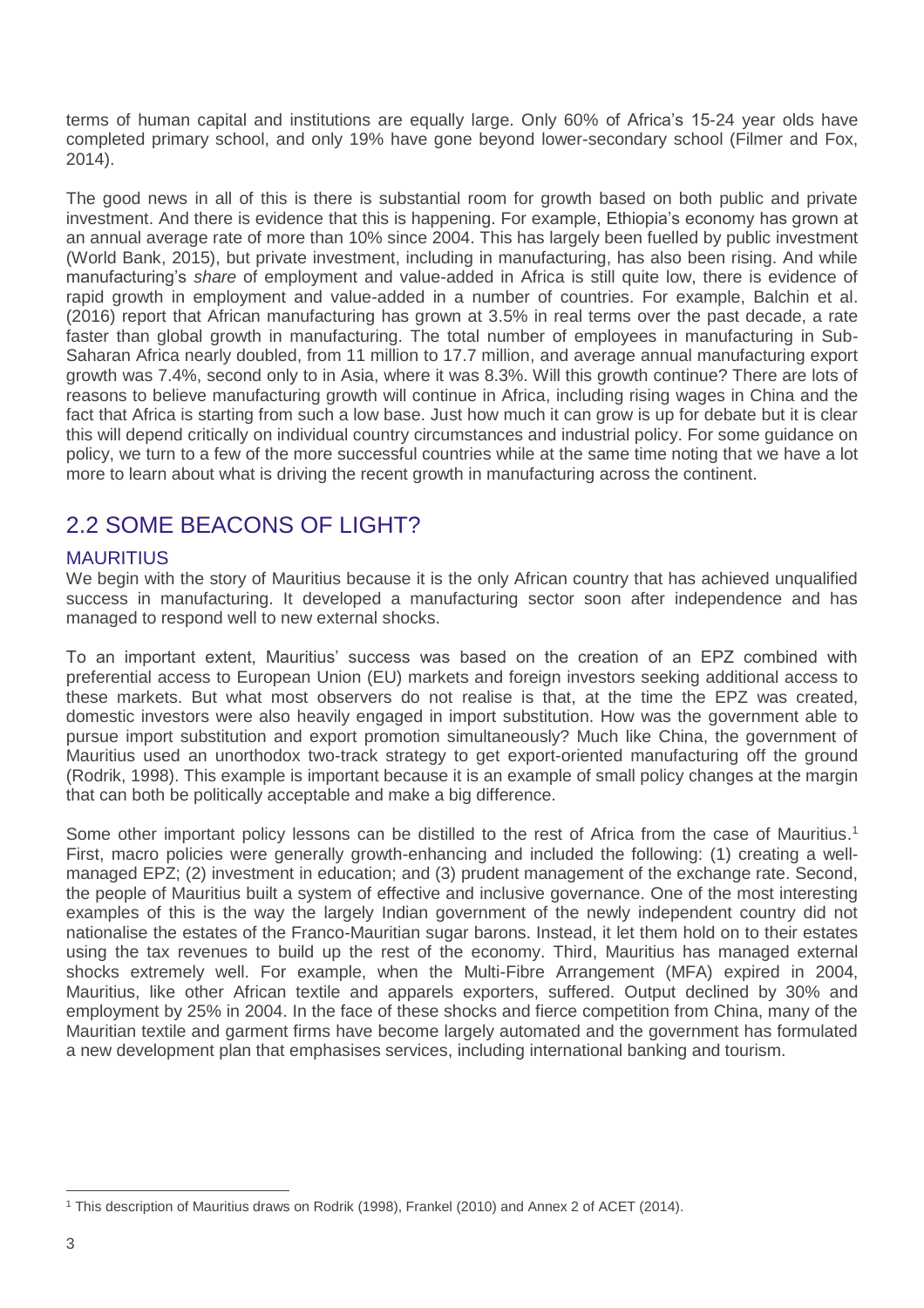

**Figure 2: Manufacturing employment and value-added shares in Mauritius, 1970-2010 (%)**

*Source: Author's calculations based on GGDC Africa Sector Database.*

#### ETHIOPIA

Since 2002, Ethiopia has pursued what might be described as an Asian style industrial policy. The main driver behind Ethiopia's industrial policy is the Prime Minister's Office, consisting of the prime minister and a number of senior policy advisers with the rank of minister, who take the lead roles in the design and implementation of the country's development plans. In a nutshell, the development of Ethiopia's manufacturing sector has been designed to complement and follow the growth of the country's dominant agriculture sub-sectors. Thus, support is targeted at sectors that are labour-intensive and relatively lowtech and characterised by strong backward linkages to agriculture – primarily textiles, leather and leather products and agro-processing. In addition, Ethiopia's industrial development policy has explicitly targeted foreign investors, expecting them to help the country enter global markets and earn foreign exchange. Investors in these areas are afforded a number of incentives, including favourable land lease rates, access to commercial credit, free imports of inputs and generous tax breaks (Brautigam, 2016).

Apart from targeting specific industries, the Ethiopian government has engaged in a massive campaign of investment in infrastructure and human capital. It has the first 'light rail' system in Africa and more than 20 new university campuses have been built across the country since 2000. Institutions of higher education have been obliged to privilege science and engineering subjects over the humanities under a 70:30 formula. Vocational and technical education has also been expanded (ACET, 2014; Brautigam, 2016). Like the East Asian countries, Ethiopia has also placed high value on the technical expertise of its civil service, at least at the federal level.

By some measures, Ethiopia's industrial policy has been a success. Figure 3 shows that, between 2002 and 2014, total manufacturing employment increased by more 400% – from less than 40,000 workers to a little over 200,000. Employment in foreign-owned manufacturing firms increased by more than 1,600% – from a little under 3,000 employees to roughly 50,000. Since Ethiopia started from such a low base, the percentage increases are enormous – but the levels are still disappointing and do not meet the targets initially set by the government. However, there is quite a bit more 'planned' FDI in manufacturing, which, if realised, could make a much more substantial contribution. In addition, there is evidence that FDI has been associated with the training of local workers and technology upgrading by local firms (Abebe et al., 2016; ACET, 2014; Brautigam, 2016). One of the bottlenecks to the expansion of manufacturing in Ethiopia appears to be an inadequate supply of local inputs (Sutton et al., 2010; Dinh et al., 2012). The government has zeroed in on this problem and, according to Brautigam (2016), it is too soon to tell whether this will make a difference. However, Brautigam also notes something more disturbing: the boycotting of Ethiopian manufactured leather products by Italy over concerns that jobs would move from Italy to Ethiopia. This last point emphasises the need for trade agreements that benefit Africa much the way Vietnam benefited from preferential access to US markets.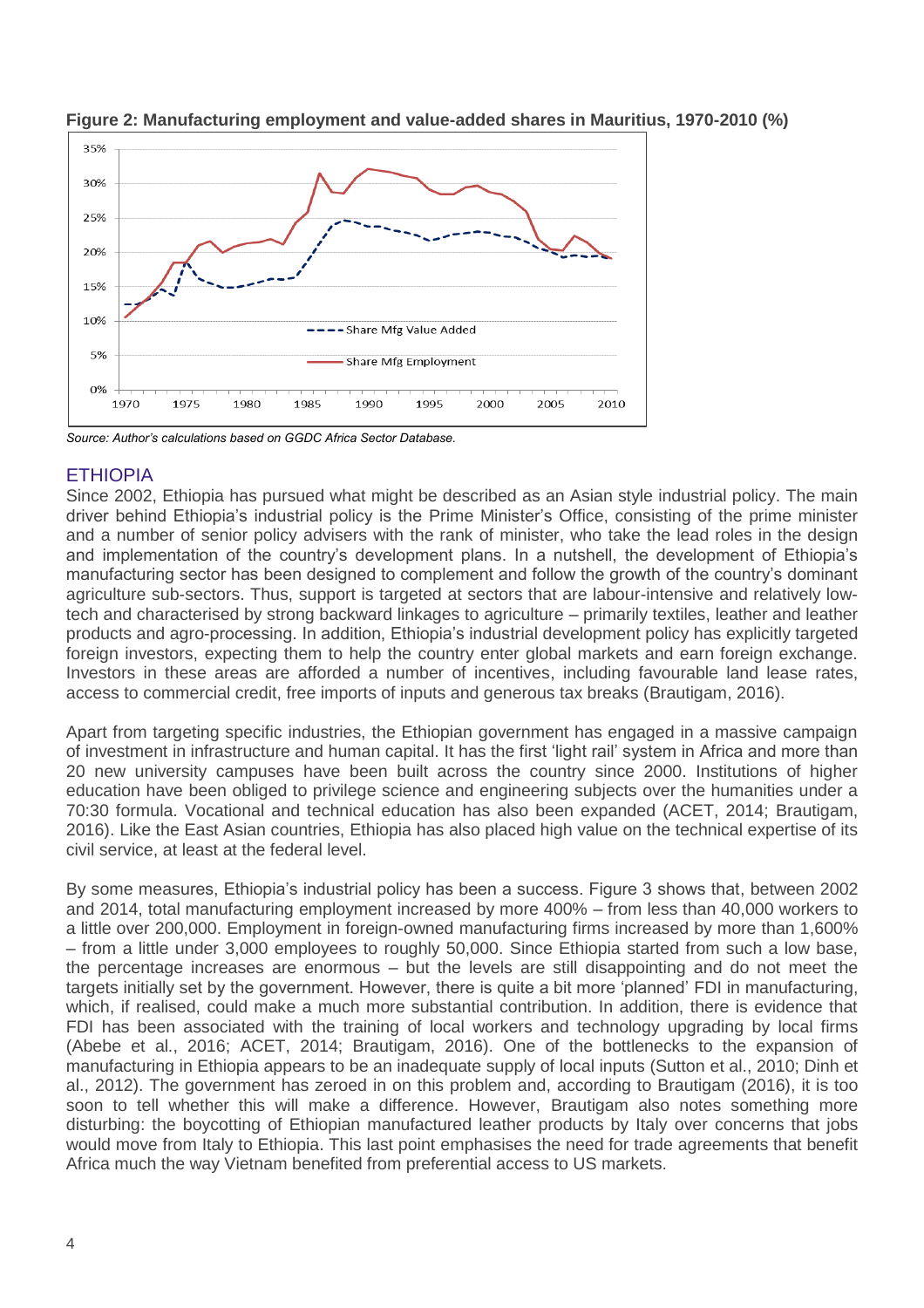

**Figure 3: Employment in formal manufacturing, Ethiopia, 1995-2014**

*Source: Abebe et al. (2016).*





*Source: SET data fro[m http://set.odi.org/data-portal/](http://set.odi.org/data-portal/)*

#### TANZANIA<sup>2</sup>

Tanzania provides an interesting contrast to Ethiopia. Like Ethiopia, the manufacturing sector in Tanzania is growing. Between 2000 and 2010, real manufacturing value-added more than doubled, from \$894 million to \$1,992 million; since 2010, the growth of manufacturing has continued to outpace overall GDP growth. Agro-processing is the leading manufacturing sub-sector, accounting for 55% of total output.<sup>3</sup> Manufacture of furniture, non-metallic mineral products, tobacco and textiles round out the list of other major formal manufacturing activities. Between 2002 and 2012, a little over 100,000 new jobs were created in the formal manufacturing sector, making the total number of employees in Tanzania's formal manufacturing sector roughly equal to that in Ethiopia's.

Unlike in Ethiopia, almost all of the manufacturing in Tanzania is targeted at domestic and/or regional markets. This is evident in the supermarkets, where products such as matches, shampoo, soap, cooking

 $\overline{a}$ <sup>2</sup> This section draws heavily on McMillan et al. (2016).

<sup>&</sup>lt;sup>3</sup> The Annual Survey of Industrial Production collects detailed information on all registered industrial establishments with at least 10 employees in mining, manufacturing, electricity and water. It contains 729 firms of which 59.2% are small (10-100 employees), 14.5% are medium (101-499 employees) and 26.3% are large-scale enterprises (500 or more employees).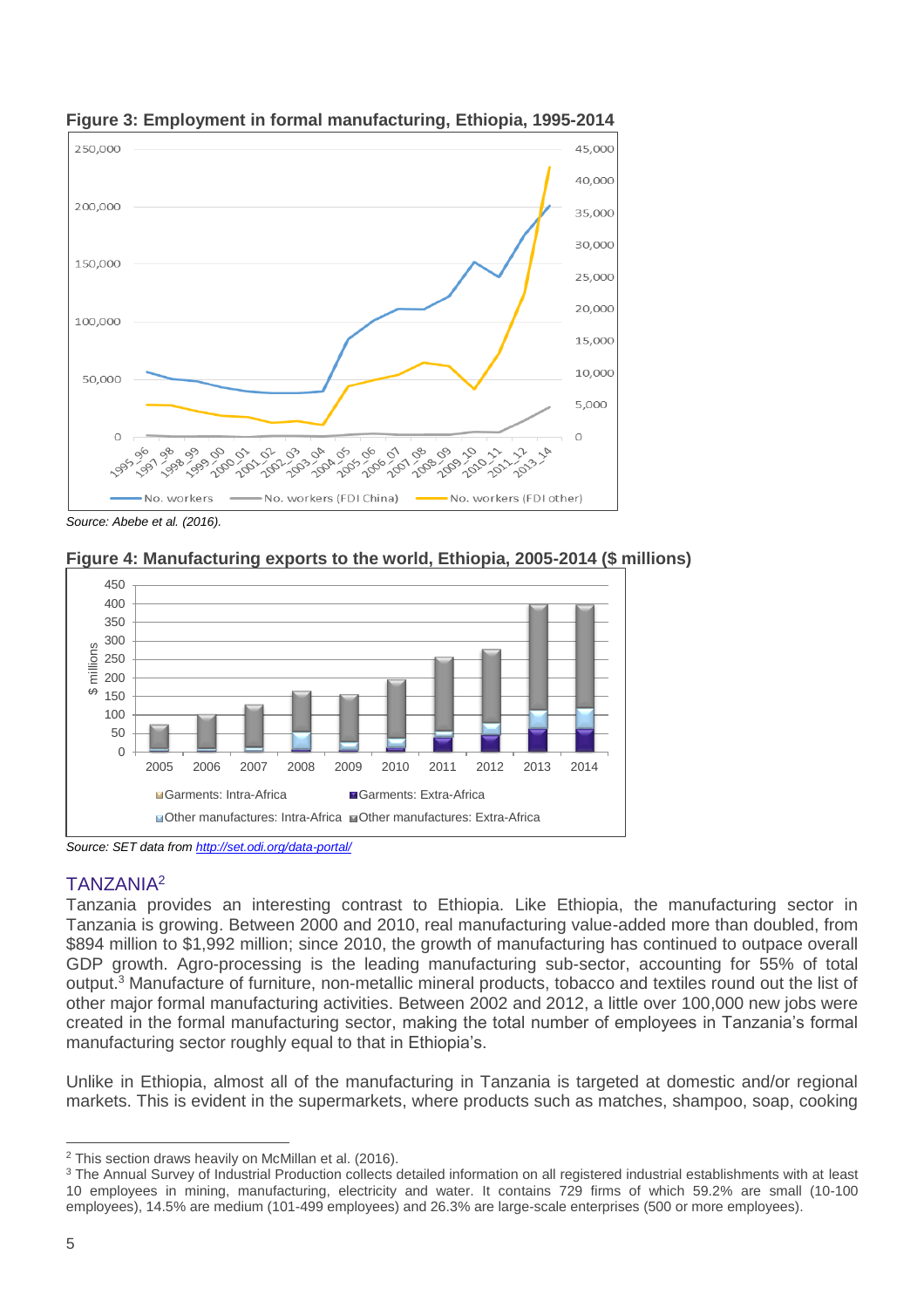oils, jams and an endless array of items are now produced locally. It is also evident in the export statistics. Figure 5 stands in sharp contrast with Figure 4 for Ethiopia, which shows exports going primarily outside of Africa.



**Figure 5: Manufacturing exports to the world, Tanzania, 2005-2014 (\$ millions)**

*Source: SET data fro[m http://set.odi.org/data-portal/](http://set.odi.org/data-portal/)*

## 3. CAN AFRICA BREAK IN?

By the time Africa had moved beyond the economic and political turmoil of the 1980s and 1990s, the centre of gravity of global manufacturing had moved from the rich industrial countries of the Organisation for Economic Co-operation and Development (OECD) to East Asia. Low-income countries trying to compete today are competing with China, which has a large pool of labour. Given its late start, can Africa reasonably aspire to break into the global market for industrial goods? The answer is yes, for at least four reasons. First, economic changes are taking place in Asia that create a window of opportunity for late-industrialisers elsewhere to gain a toehold in world markets. Second, a growing share of global trade in industry is made up of tasks in global value chains, rather than finished products, which could mean lower capital and other requirements for entry. Third, rapidly growing trade in services and agroindustry broadens the range of products in which Africa can compete. And fourth, Africa's natural resource abundance offers another path towards industrial development.

#### 3.1 CHANGES IN ASIA

Today, new entrants in global markets must compete with incumbent East Asian producers who enjoy both low wages, at least relative to the high-income countries, and high productivity. Transportation cost differences add to the competitive advantage. Generally, international transport costs are higher in Africa than in Asia, and high Asian trade volumes reduce costs further (Hummels, 2007). While the challenges are formidable, there are four major changes in Asia that will increase Africa's ability to compete:

- 1. **Rising costs in China.** China is growing so rapidly that it is encountering rising costs in manufacturing production. One source is increasing real wages. Since 2005, real wage growth in China has accelerated significantly. Manufacturing wages rose from just over \$150 a month in 2005 to around \$350 in 2010 (Lin, 2011). Stiffer enforcement of labour and environmental regulations, gradual expansion of safety net provisions and the prospect of further increases in the value of the renminbi are likely to erode the low wage advantage further (Dinh et al., 2012).
- 2. **Domestic demand in Asia.** Since the global financial crisis of 2008, Asia's established industrial economies – China included – have introduced domestic policies intended to reduce their dependence on exports. In China, targeted stimulus measures, including higher infrastructure investment, have helped strengthen domestic demand. In the region more broadly, domestic demand has benefited from strong credit growth (IMF, 2014).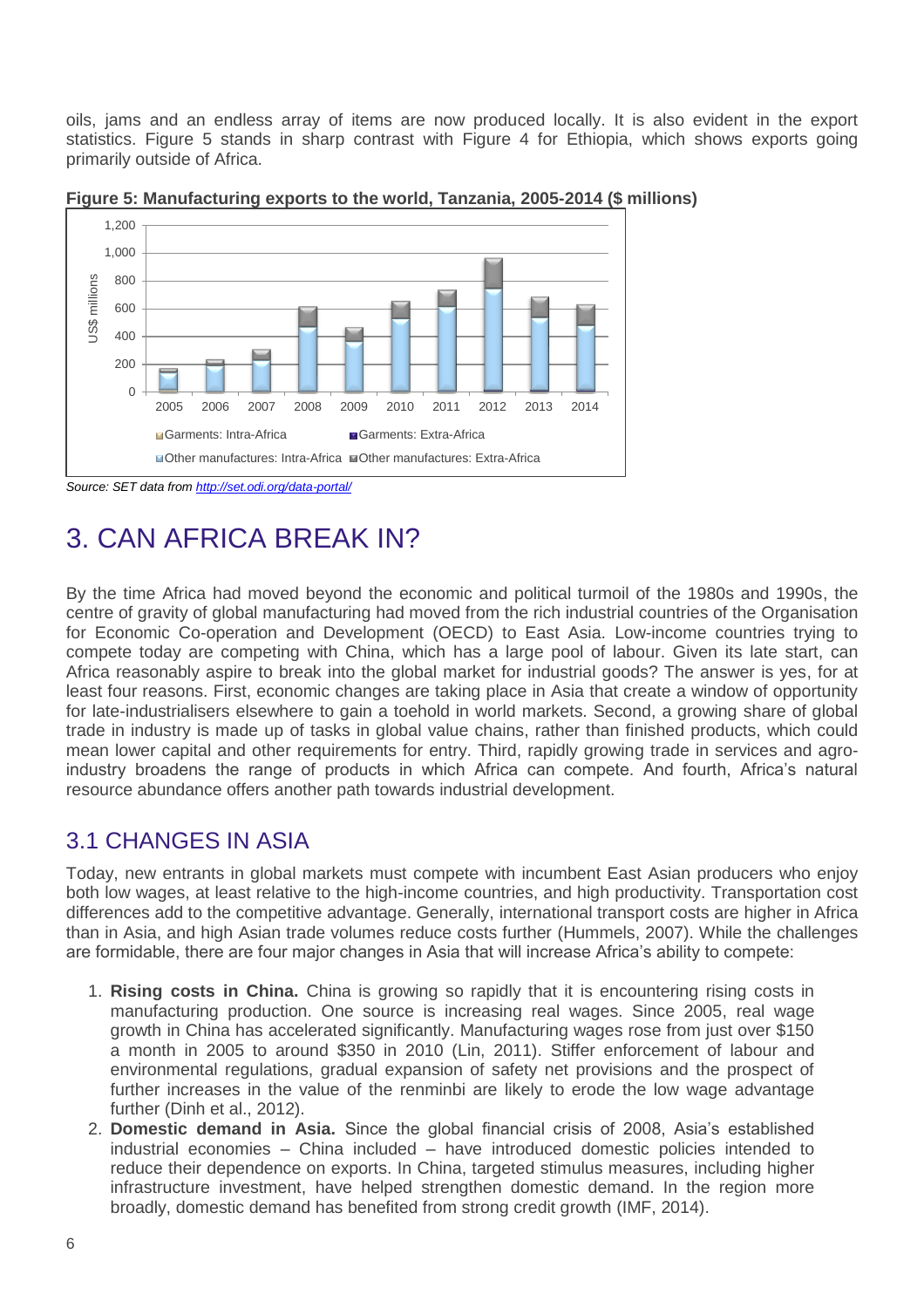- 3. **Moving up the technological ladder.** A number of successful Asian industrialisers, including China, Malaysia and Thailand, are making conscious efforts to move up in terms of the sophistication and technological complexity of their manufacturing. China increased its medium-and high-technology share of exports from 45% in 2000 to 59% in 2010 (UNIDO, 2009, 2013). As countries move up technologically, less sophisticated competitors should be able to enter the sectors and product groups they leave.
- 4. **International economic policy in China.** There is some evidence that economic policymakers in China have made a decision to 'offshore' a portion of low-end manufacturing to Africa. By the end of 2009, China's outward FDI in Africa had reached a stock of \$9.33 billion. A large share (22%) – second only to mining – went to manufacturing (Lin, 2011). More recently, Chinese investment in African manufacturing has accelerated (Brautigam and Tang, 2012).

In contrast with the immediate post-structural adjustment period, there may be increasing space for Africa to break into the market in low-end, labour-intensive manufacturing.

### 3.2 TRADE IN TASKS AND VALUE CHAINS

The spectacular reduction in transport and communications costs in the global economy over the past 20 years has made it efficient for different stages of production along a value chain to be located in different countries. For late industrializers trade in tasks offers great potential. It is easier to master a single stage of the production process than to develop a vertically integrated industry. But success in attracting and retaining trade in tasks is by no means guaranteed. Because end-stage task-based production depends on imported intermediate inputs, the institutions directly related to international trade (for example customs) and transport infrastructure are crucial to success.

#### 3.3 INDUSTRIES WITHOUT SMOKESTACKS

Falling transport and communications costs have also created economic activities in agriculture and services – horticulture and IT-enabled services for example – that have high output per worker and are globally traded. These 'industries without smokestacks' share a broad range of characteristics with manufacturing, and they are an increasingly important part of global industry. The major agro-industrial value chain in which Africa has shown the ability to compete is horticulture. As transport costs have fallen, an increasing variety of horticultural products can be exported profitably. Such items as prepared fruit salads, trays of prepared mixed vegetables and flower bouquets in retail packs can be produced more cheaply in low-income countries owing to lower labour costs (Tyler, 2005).

As early global service providers transition from low- to higher-end tradable services, there is growing room for African countries to step into the more standardised segments of the services market. Offshore business services – such as data transcription and call centres – also present such an opportunity. Unlike East Asia, most African countries use global languages such as English, French, Arabic and Portuguese. These are great assets for communications-based services.

#### BOX 1: SPEAKING THE SAME LANGUAGE

French investors established the call centre Premium Contact Center International (PCCI) in Dakar, Senegal, in 2002. The company makes prospecting and selling telephone calls to European households for French corporations. Videoconferences and the flow of calls travel through a transoceanic cable. PCCI recruited about 1,000 call centre agents, most of them former students at the University of Dakar. The main recruitment criterion was fluency in French.

KenCall is a Kenyan firm that specialises in providing outbound and inbound voice and data services for large OECD companies. The firm began with outbound voice services, such as developing sales leads and doing postsales calls with customers. Now it has added business in more lucrative data and inbound voice services. The services the firm offers include sales, billing, customer information, administrative and data management and Level 1 tech support. For its tech support business, KenCall's employees are certified by Cisco and Microsoft, among other information and communication technology (ICT) providers.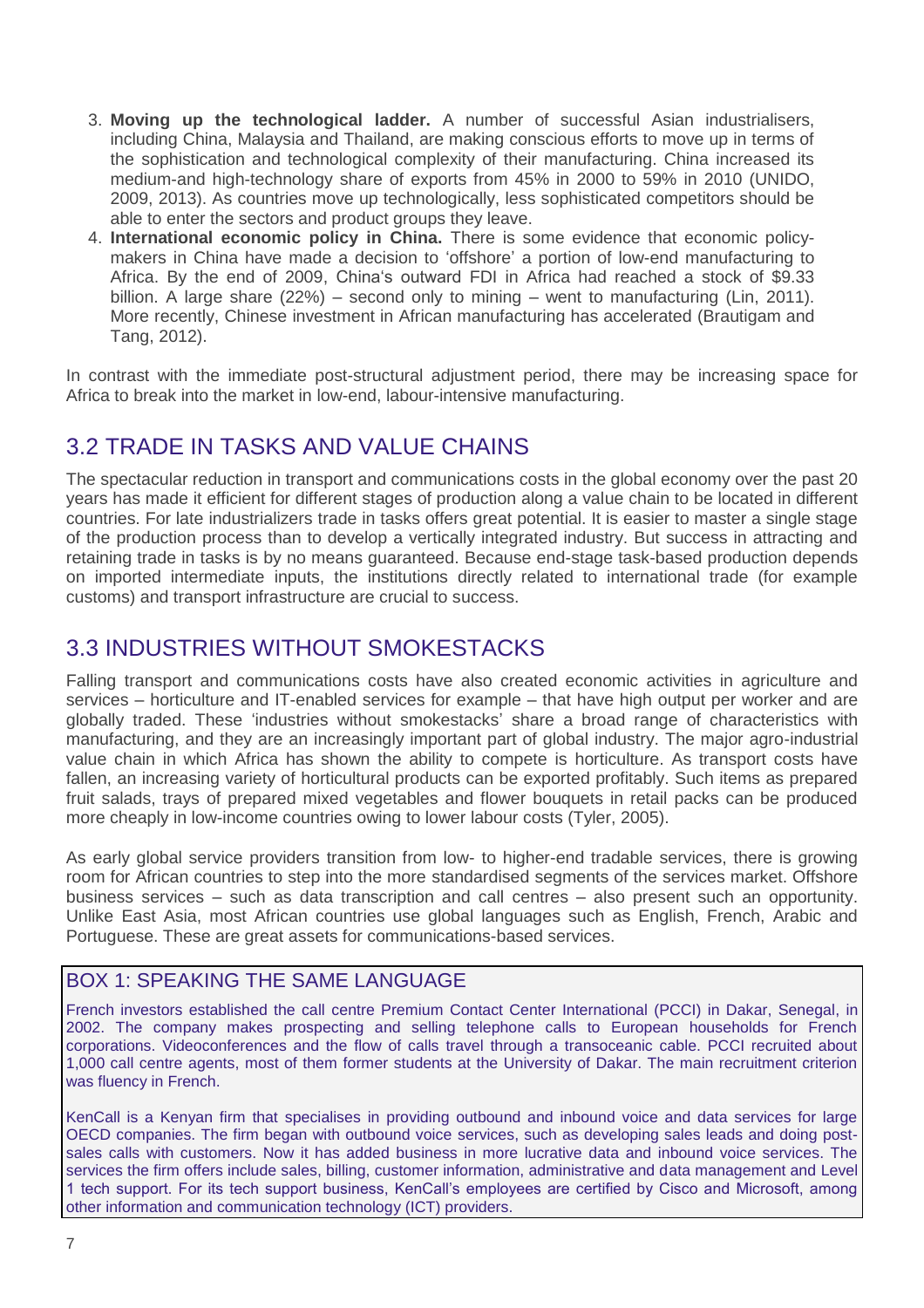#### BOX 2: NATURAL RESOURCE ABUNDANCE

Africa is richly endowed with metal and non-metal minerals, as well as energy resources, and many of its economies are highly resource-dependent. New discoveries of natural resources in previously non resourceabundant economies such as Ghana, Kenya, Mozambique, Tanzania and Uganda raise the prospect that an increasing number of African economies will enter the ranks of natural resource exporters. This brings opportunities for industrialisation: (1) the financial inflows to finance the infrastructural and skills development requirements of industrialisation; (2) materials that could form the base for processing industries; and (3) the opportunity to integrate domestic firms into the natural resource value chain as suppliers. But natural resource abundance also poses a major challenge to industrialisation. It makes it more difficult to compete internationally in industries unrelated to the natural resource, unless the exchange rate and overall macroeconomic policy is managed carefully to keep the real exchange rate competitive. And, of course, measures that support productivity increases in the non-natural resource manufacturing sector, as discussed below, will also help.

## 4. PROMOTING MANUFACTURING IN AFRICA

For Africa to capture a larger share of global industry, it must succeed in doing three things. First, while some firms in some countries are already sufficiently productive to be competitive internationally, a larger share of existing firms must become more productive. Second, because the manufacturing sector in most African countries is quite small, governments must create the conditions to attract new firms able to compete in regional and global markets. Finally, governments may encourage firms to move into promising new areas of potential comparative advantage. In this section, we discuss each of these three objectives and briefly describe the role of public policy in meeting them.

#### 4.1 MAKING FIRMS MORE PRODUCTIVE

There are very large productivity differences among enterprises in narrowly defined industries in Africa. One study using World Bank data found that the ratio of labour productivity between a plant in the 90th percentile in terms of productivity in textiles and garments and one in the 10th percentile ranged from 10 to 1 in Senegal to 79 to 1 in Ethiopia to an astonishing 698 to 1 in Mozambique (Newman et al., 2016). These differences surely reflect major differences in products produced and capital intensity, but they also point to very substantial differences in efficiency in production across firms. Reducing these differences and raising the average are key elements of promoting manufacturing.

Firm-level productivity increases in two ways. The first is through changes that increase the level of productivity within the firm. This could owe to a firm-specific initiative – a change in management, for example – or could come from a change in the environment in which firms operate. Any mechanism that increases the potential productivity of all firms is sometimes called the 'bathtub effect'. Not all firms will seize on productivity-changing opportunities when they are available. This is where competition becomes important. It affects productivity through the exit of less efficient firms and the entry or expansion of their more efficient counterparts. This second, between-firm, effect is often referred to as 'churning' (see Syverson, 2011).

Public policy has a role to play in both filling the bathtub and churning the waters. Investments in infrastructure and education, for example, help raise the potential productivity of all firms in an economy. A number of econometric studies highlight the productivity penalty African enterprises pay as a result of poor infrastructure and skills (Escribano et al., 2010; Foster and Briceño-Garmendia, 2010). Efforts to improve the business environment can have a similar effect. Policy reforms to remove barriers to competition help promote churning. <sup>4</sup> Tanzanian data, for example, show firms facing less competition are less active in introducing new technologies, products and processes (Yoshino et al., 2013).

 $\overline{a}$ <sup>4</sup> For reviews of the literature see the various World Bank *Doing Business* reports.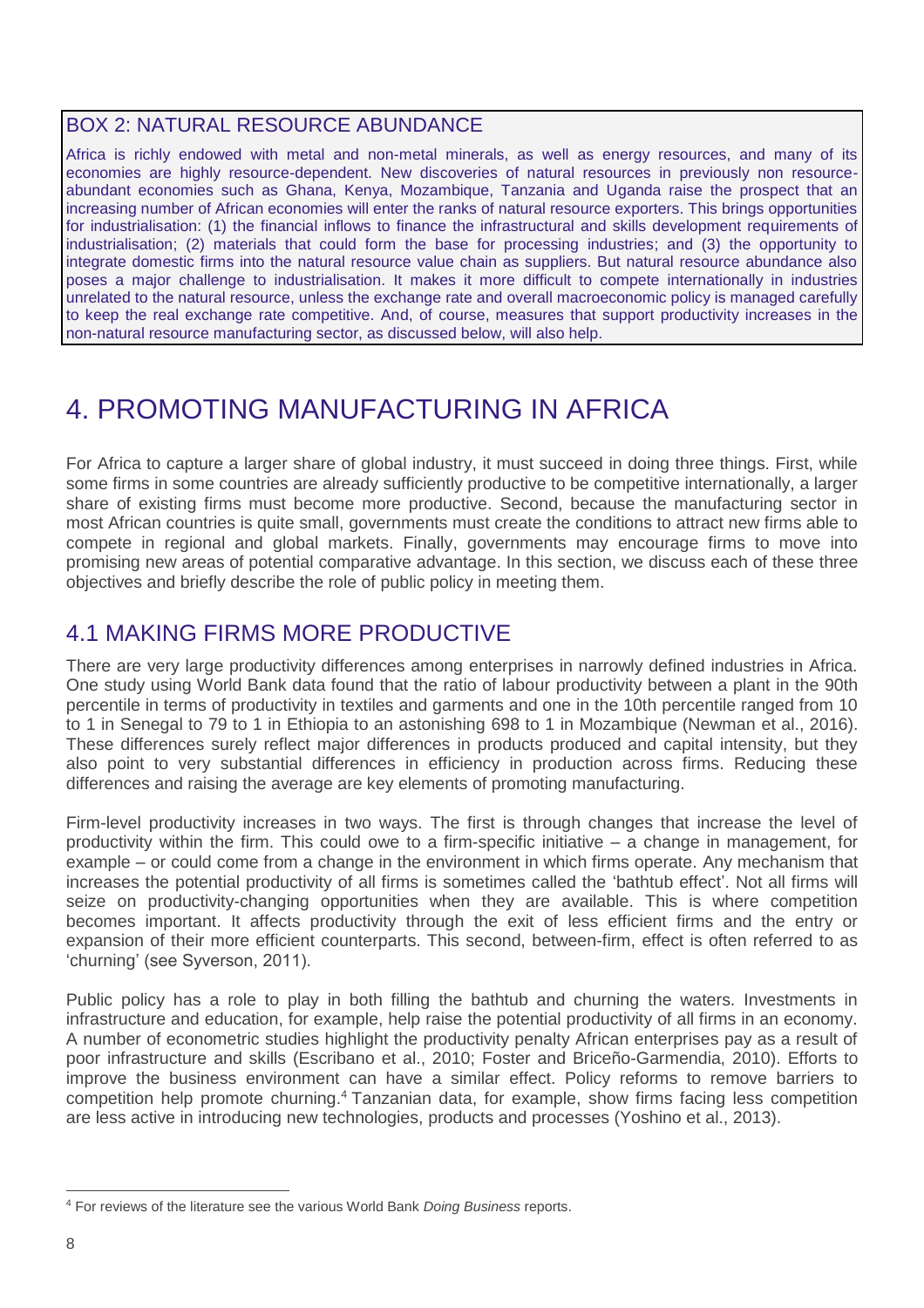#### 4.2 ATTRACTING NEW INVESTMENT

The literature on industrialisation in developing countries suggests three factors have largely shaped the global distribution of industry (UNIDO, 2009). The first is the presence or absence of some 'basics': sound macroeconomic management, infrastructure, human capital and institutions. Cross-country evidence shows that a variety of country - specific factors, including basic infrastructure and human capital, financial depth and barriers to entry, are correlated with industrial development and diversification in low-income countries (IMF, 2014). More reliable electrical power, lower costs of transport and workers better able to perform their jobs make countries more attractive to both domestic and foreign investors. The second is exports. All manufacturing success stories of the past 50 years are stories of export success. Exports permit firms to realise economies of scale, and in low-income countries the act of exporting raises firm productivity through learning (Harrison and Rodriguez-Clare, 2010). The third is industrial agglomerations. Manufacturing and services industries tend to concentrate in clusters and cities for reasons related to significant productivity gains from a number of sources: a thick labour market, information and knowledge spillovers, ability to share common overheads and services and the opportunity to observe customers and competitors closely (UNIDO, 2009).

These three drivers of industrial location are interdependent and mutually reinforcing. In Vietnam, for example, the mass movement of a large number of East Asian-owned exporting firms into the economy within a relatively short period let foreign and domestic firms to benefit from agglomeration economies. Public policy played an important role in making things happen. The Vietnamese government adopted a coordinated set of policies aimed at promoting the growth of manufactured exports. In addition, it actively courted foreign investors and developed special economic zones (SEZs) in which they could locate.

In addition to the three factors above, access to a large and growing market affects the location of global manufacturing (FDI). This can work directly or indirectly. Directly, a country with a large domestic market provides an attractive location site, provided the general institutional and policy environment (i.e. the 'basics') are right. Brazil provides a classic example. In Sub-Saharan Africa, only a small number of countries (e.g. South Africa and Nigeria) have the combination of population size and income levels to be attractive to 'market-seeking' FDI. Indirectly, foreign firms may locate in a country if that country offers easier access to bigger third markets. Such was the case under the MFA quota regime on textile exports, which attracted Taiwanese textile manufacturers to relocate to Mauritius to spark its drive in textile manufacturing and exports to the EU. The MFA is no more, but the African market as a whole is expanding with the recent growth in GDP, which increases the attractiveness of the region for marketseeking FDI. Progress on regional trade and integration will therefore increase the opportunities for all countries in the region, small as well as large, to attract FDI.

#### 4.3 MOVING IN NEW DIRECTIONS

The process of structural transformation also requires moving in new directions. Rodrik (2009) refers to this as 'industrial policy in the large', and it implies thinking of an industry or an activity one would want to see develop and then putting in place all the public inputs needed for it to succeed (Hausmann et al., 2007a). The economic rationale for this type of industrial policy rests on the presence of imperfect markets. Imperfections in risk and capital markets mean individuals, who should move from old to new sectors in low-income countries, cannot get access to the resources needed to make the shift – yet they have to bear the inevitable risks associated with the transition (Stiglitz, 2016). Information externalities and coordination failures further inhibit structural transformation. Because there are high costs to private firms of discovering the next new area in which an economy will be competitive, firms will tend to underinvest in new activities, even if they have high social returns (Hausmann and Rodrik, 2003).

For Africa, two priorities for moving in new directions are increasing the diversity and technological sophistication of what is produced and increasing exports and diversifying export markets. Both of these objectives offer potentially high social returns. Differences in diversification and sophistication are strongly related to differences in long-run growth in developing countries. Countries that produce and export more sophisticated products – those manufactured primarily by countries at higher income levels – tend to grow faster (Hausmann et al., 2007b; UNIDO, 2009). More diversified production and export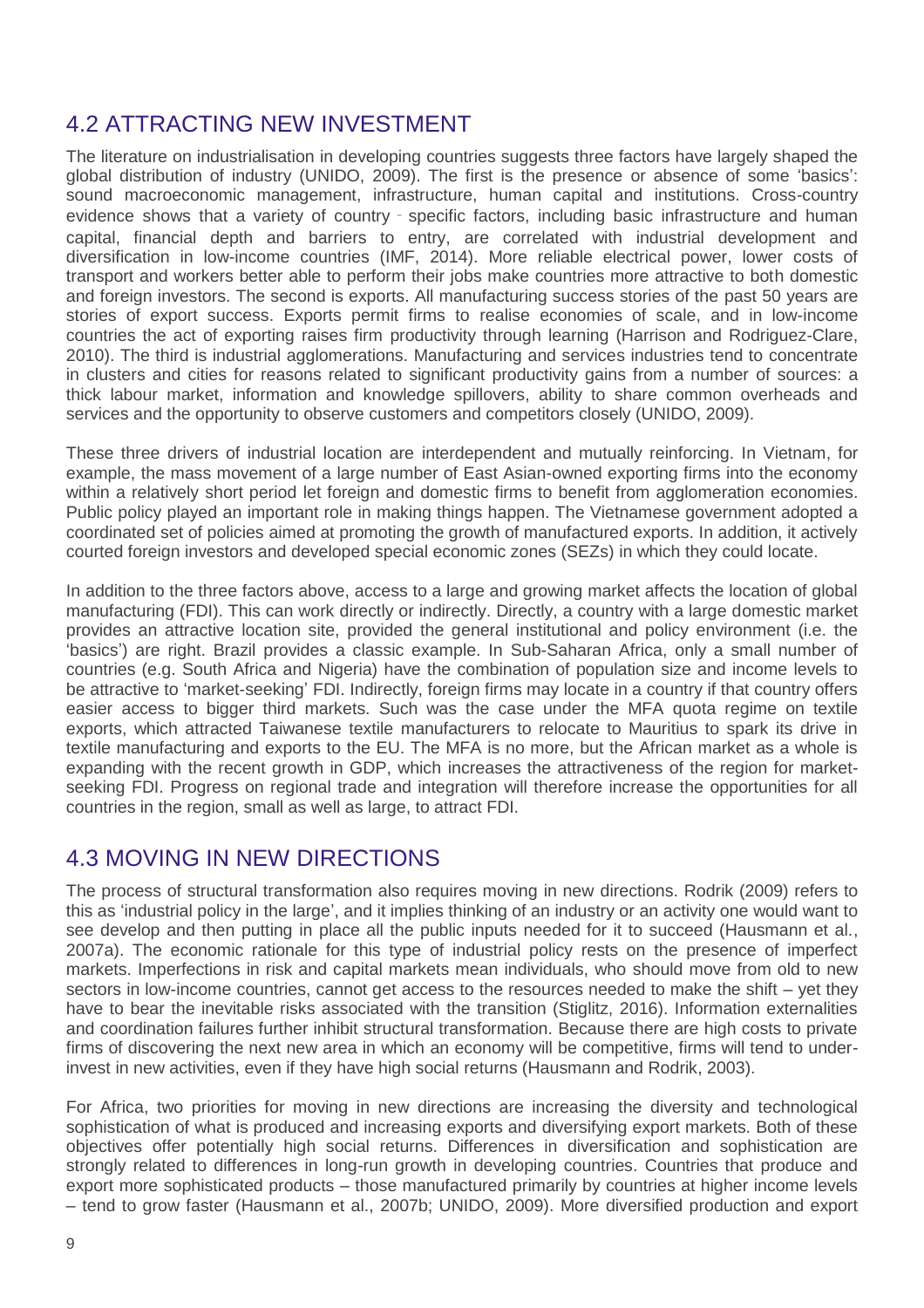structures are associated with higher incomes per capita (Cadot et al., 2011; Hummels and Klenow, 2005; Imbs and Wacziarg, 2004). They also make economies more resilient.

## 5 TOWARDS A NEW INDUSTRIAL DEVELOPMENT **STRATEGY**

Achieving the three objectives outlined above will require a new approach to industrial development. The idea that governments can successfully develop and implement strategies for industrial development is at the heart of the decades-long controversy over industrial policy. While the dominant view among economists for 30 years has been that industrial policy is a bad idea, there has been considerable rethinking of this conventional wisdom in the past decade. There is greater agreement that markets do not by themselves lead to economic efficiency and that market imperfections in low-income countries impede structural transformation (Rodrik, 2008; Stiglitz, 2016). Many markets are incomplete and suffer from coordination failures. There appears to be a growing consensus that markets can fail both when governments interfere too much and when they engage too little.<sup>5</sup>

In this section, we set out some ideas for a new industrialisation strategy for Africa. We begin with the 'basics'. Without good macroeconomic management, a competitive exchange rate and improvements in infrastructure, skills and institutions, existing firms face an uphill battle to become more productive and new investors will continue to bypass the continent. But, focusing only on the basics does not address the other drivers of firm location. For that reason, we suggest three market-oriented policy instruments aimed at making Africa more attractive to global manufacturing. These are mounting an export push, strengthening SEZs (and industrial parks) and attracting FDI. Finally, we discuss possible approaches to pursuing industrial policy in the large, particularly helping domestic firms access new areas of manufacturing production exports.

#### 5.1 GETTING THE BASICS RIGHT

Whether it is to boost the productivity of established firms or to attract new ones, Africa must begin with the basics. Increases in infrastructure and human capital shift the distribution of firm-level productivity more or less uniformly in the direction of higher average productivity levels. Regulatory burdens and poorly functioning institutions inhibit competition, increase the cost of doing business and reduce competitiveness. Firm-level studies highlight the productivity penalty African firms pay as a result of poor infrastructure. Electrical power is Africa's greatest single infrastructure constraint. The quality of electricity service is ranked as a major problem by more than half of the firms in more than half of the African countries in the World Bank's Investment Climate Assessments. Transport infrastructure runs a close second. Infrastructure directly affecting the competitiveness of exports has been particularly neglected. Road infrastructure has received little attention, as have ports and railways.

The skills gap poses another major constraint to industrial development and exports. A survey of country experts from 45 countries for the African Economic Outlook 2013 found over 50% of respondents cited lack of specialised skills as a major obstacle keeping African firms from becoming competitive. What is lacking most are skills related to production from basic cognitive skills to management. Interviews with FDI executives operating in Africa yielded similar conclusions (ACET, 2014). Major increases in postprimary and vocational/technical education are needed to address the skills gap, and quality must improve at all levels. Much of this will have to be done by the public sector, but it is important to open up space for the private sector as well. Technical and vocational training have high private returns, and private sector providers are often more attuned to market place needs. There is also scope for shortterm training courses for secondary and tertiary school graduates, organised jointly with industry (ibid.).

 $\overline{a}$ <sup>5</sup> This is one of the major 'lessons' articulated in World Bank (2005) and Commission on Growth and Development (2008).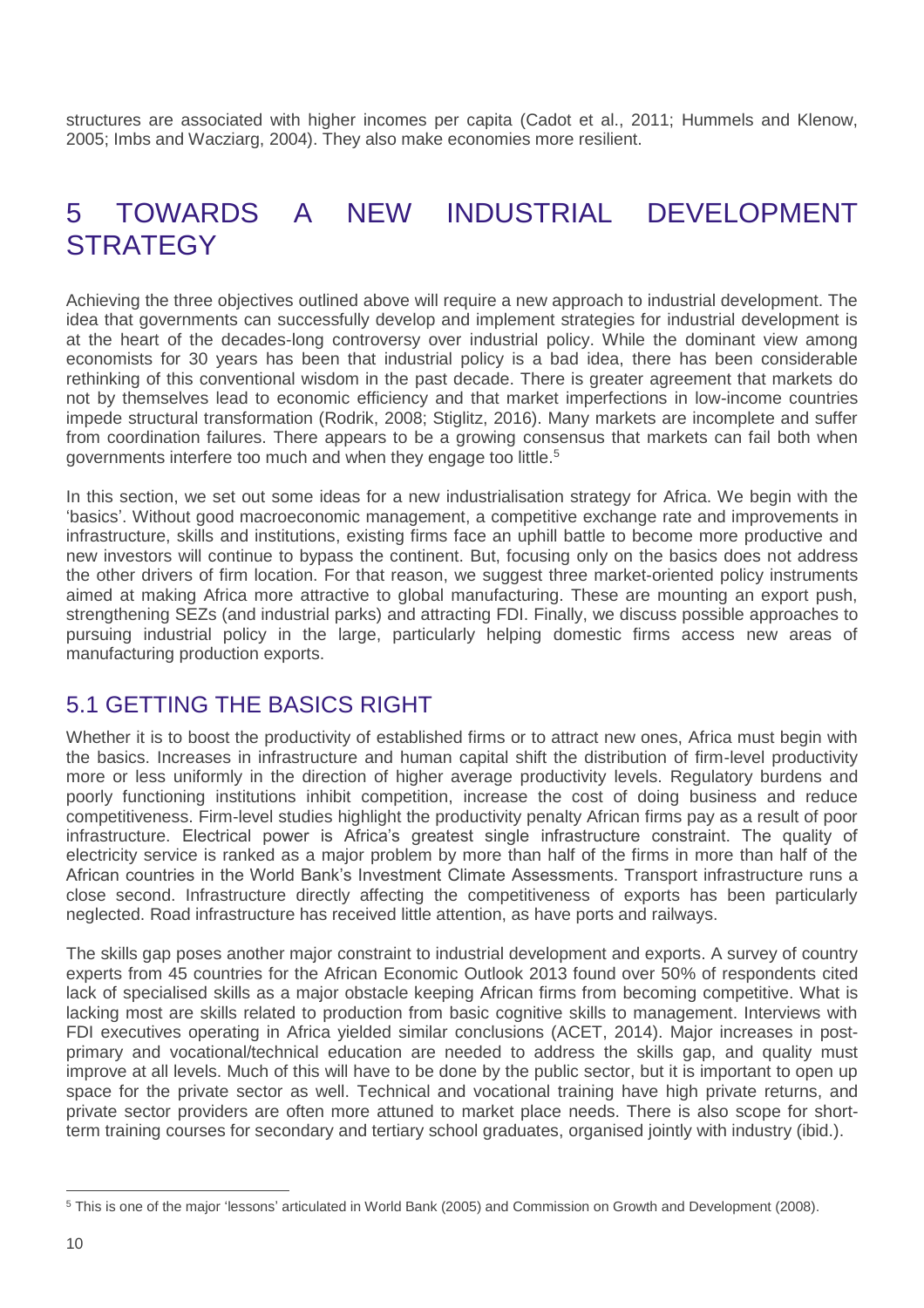#### 5.2 MOUNTING AN EXPORT PUSH

For the vast majority of countries in Africa, the regional and global export market represents the best option for rapid growth of manufacturing, agro-industry and tradable services. Because individual firms face high fixed costs of entering export markets, there is a risk that countries will export too little, unless public policies are put in place to offset the costs to first movers. To deal with these information externalities, African governments need to adopt 'export push' strategies similar to those countries in Asia have used since the 1970s (World Bank, 1993). Asian exporters employed a concerted set of public investments, policy reforms and institutional changes to increase the share of industrial exports in GDP. Macroeconomic policies were adjusted to emphasise maintaining a competitive real exchange rate.

Many of the public actions needed for an export push involve the basics, but with the twist that priority should be given to constraints to the growth of exports. Institutional and regulatory reforms should aim to reduce the transaction costs exporters face. Duty drawback, tariff exemption and VAT reimbursement schemes are often complex and poorly administered, with substantial delays. Port transit times are long, and customs delays on both imported inputs and exports are significantly longer for African economies than for Asian competitors. Trade-related infrastructure in particular is suffering from the region's infrastructure gap, and poorly functioning institutions and logistics markets increase trade friction costs.

For Africa, targeting only OECD markets will not suffice, given current demand trends. Strategies for accessing 'emerging' markets and the growing African regional market, as well as OECD markets, are important. Regional exports in the East African Community, for example, have been growing substantially faster than exports to other destinations. The fact that many of Africa's economies are landlocked makes regional approaches to infrastructure, customs administration and regulation of transport in trade corridors imperative. Tangible progress on regional integration has been slow. Governments can give new momentum to regional integration efforts by implementing the regional trade agreements they have signed and also focusing on trans-border infrastructure and institutions.

#### 5.3 STRENGTHENING SPECIAL ECONOMIC ZONES AND INDUSTRIAL PARKS

Starting an industrial agglomeration poses a collective action problem. If a critical mass of firms can be drawn into a new industrial location, each will realise productivity gains from clustering. But there is no incentive for a single firm to move. Governments can foster industrial agglomerations by concentrating investments in high-quality institutions, social services and infrastructure in a limited physical area such as an SEZ (Farole, 2011; UNIDO, 2009) or industrial park. Appropriate public policies to attract a critical mass of investors into such areas are a prerequisite to breaking into global markets.

In East Asia, the export push was frequently accompanied by policies designed to promote the formation of industrial clusters. This approach solved two problems. It allowed governments to concentrate investments in infrastructure, human capital and institutions in a limited geographical area, and provided a focal point for firms seeking agglomeration. One of the success factors in the industrialisation experiences of both Cambodia and Vietnam was the decision by a critical mass of regional investors to relocate some low-end task-based production from East Asia to EPZs in each country.

Most African SEZs have failed to reach the levels of physical, institutional and human capital needed to attract global investors. For example, in a World Bank survey, non-African SEZs had an average downtime from electricity outages of only four hours per month. The reported average downtime in African SEZs was 44 hours per month (Farole, 2011). A similar pattern is observed in the institutions supporting the SEZs. Customs clearance times in African zones are about double that of their non-African competitors. Thus, a first order of business is to upgrade the performance of Africa's SEZs to international standards.

SEZs work best if they are seen as an integral part of a country's development strategy. The success of zone initiatives is largely determined by the choices made in the establishment of policy frameworks, incentive packages and various other provisions and bureaucratic procedures (FIAS, 2008). Maximising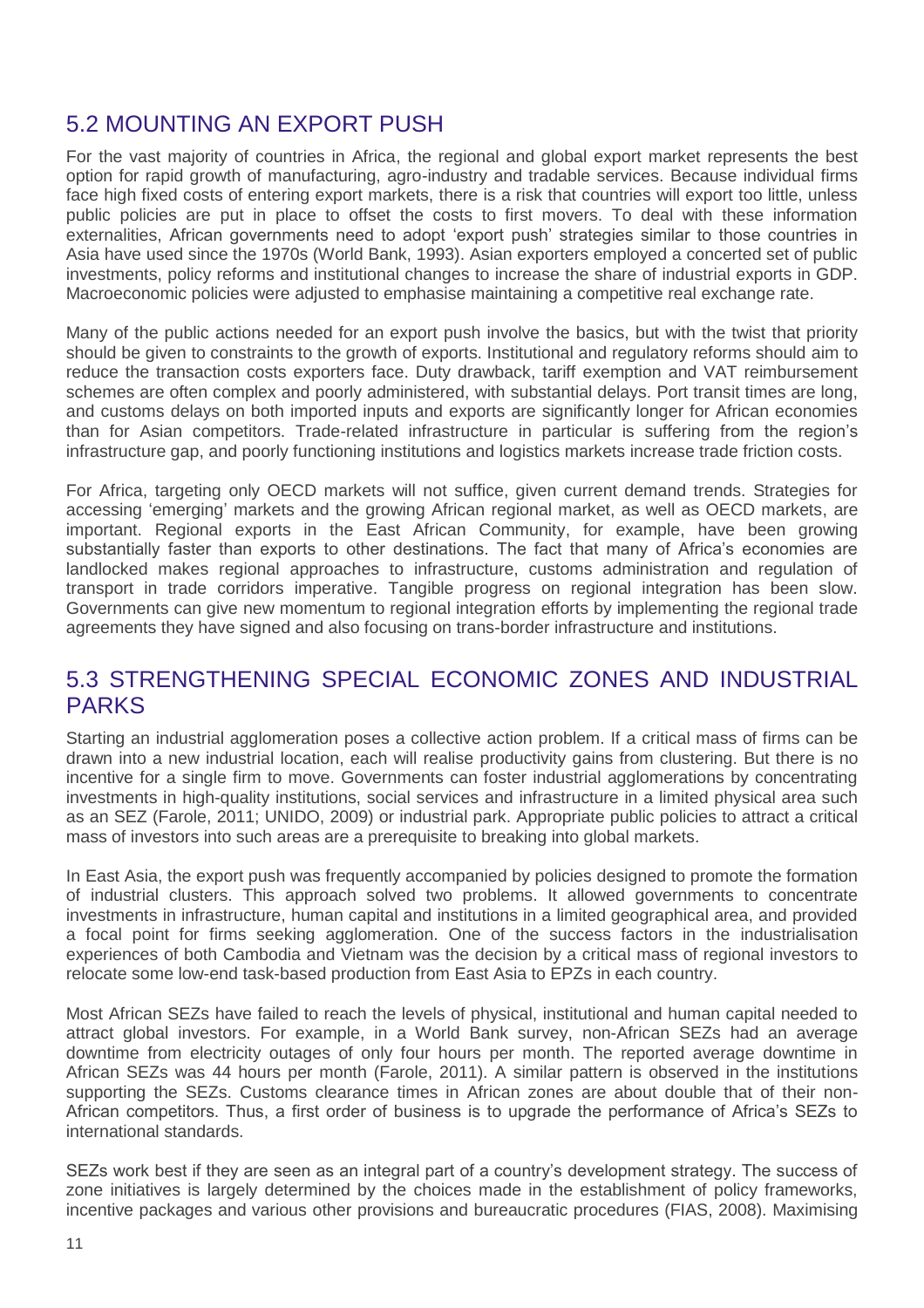the benefits of SEZs depends on the degree to which they are integrated with their host economies and the overall trade and investment reform agenda. In particular, when zones are designed to pilot legal and regulatory reforms within a planned policy framework, they are more likely to reach their objectives. The establishment of a successful SEZ programme does not require removing one or two obstacles; it requires removing all of them simultaneously (Aggarwal, 2005).

#### 5.4 ATTRACTING DEVELOPMENTAL FOREIGN DIRECT INVESTMENT

Policies and institutions for attracting FDI are key tools in any industrialisation strategy. As in the case of SEZs, efforts to attract FDI must derive from the national economic transformation strategy. The types of investment governments try to attract and the targets they set should not be developed independently of public actions to improve the basics, promote exports and strengthen SEZs. At the institutional level, four features of FDI promotion agencies play a crucial role in their success: active support of the head of government, operational independence to fulfil its coordinating role, high-quality personnel and focus (Page, 2012). Over the past decade, many Sub-Saharan African countries – Ethiopia, Ghana, Tanzania and Uganda, for example – have created or reformed institutions intended to attract FDI, but implementation and results have fallen short.

Generally, African FDI agencies have not received the sustained support of the president or prime minister. Without such high-level support, they lose the ability to coordinate across government. Personnel practices and compensation policies have not been sufficiently attractive to make it possible to recruit the high calibre staff needed, and the agencies are frequently burdened with multiple objectives, diluting focus. These institutional problems must be solved to attract foreign investors outside of the natural resources sector.

Transmission of knowledge from foreign-owned firms to other firms in the economy most often takes place through supply chain relationships. A striking finding of recent research is how few linkages exist in most African countries between foreign and domestic investors (Newman et al., 2016). One area for action is to remove the obstacles that current policies – mainly in EPZs – place in the way of linkages between foreign and local firms. Beyond removing obstacles, governments can pursue more active policies to help local firms connect to FDI-led value chains. Once FDI agencies have established a track record for attracting international investors, they can turn to more selective recruitment of investors based in part on their willingness to engage with domestic suppliers. Government support for capacity development of local firms can be used to make them more attractive suppliers to FDI companies. Especially in the case of extractive industries, governments can also impose requirements on FDI companies balanced with positive incentives to engage with local firms.

#### 5.5 INDUSTRIAL POLICY IN THE LARGE: INCREASING THE DIVERSITY AND SOPHISTICATION OF INDUSTRIAL PRODUCTION AND EXPORTS; SUPPORTING DOMESTIC SMES

Given the very narrow range of manufactures produced in Africa, expanding manufacturing production and exports in Africa will entail more than just creating the conditions for existing firms to increase productivity and expand lines of production. African countries have to venture into new manufactures, based on their latent comparative advantage, and there will also be need to move up the ladder of technical and marketing sophistication in existing areas. Part of this goal could be accomplished through the FDI strategy discussed above. But there will also be need to support domestic firms, most of which are SMEs, to increase their capabilities to become either suppliers to FDI firms in new lines of activities or successful stand-alone manufacturers and exporters.

As noted above, small firms venturing into new areas face three market failures that necessitate public intervention: (1) to facilitate access to information, particularly to technology; (2) to facilitate access to capital, particularly long-term credit; and (3) to help overcome coordination failures, often to do with public infrastructure. SMEs in manufacturing need public research and extension support for the same reasons as smallholder farmers do: each is too small to afford the human and financial resources for the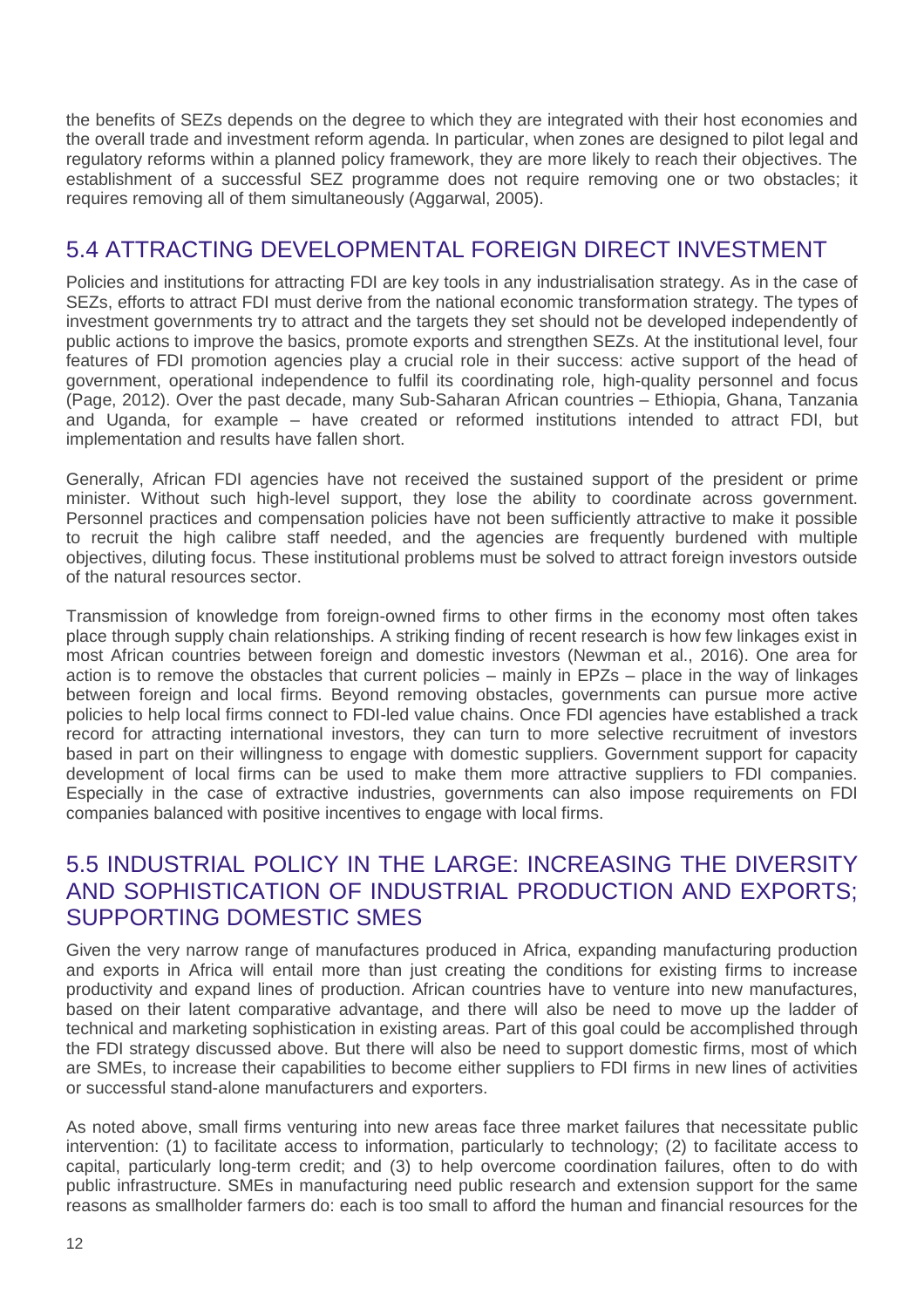search, discovery and local adaptation of technologies. In many African countries, agricultural research and extension services during colonial times facilitated the introduction and expansion of agricultural exports, as with the cocoa and palm oil research institutes in Ghana and the tea research institute in East Africa (now the Tea Research Foundation in Kenya). Similar approaches can promote the production and export of promising new manufactures. Good examples include the state-sponsored Industrial Technology Research Institute (ITRI) of the Republic of China (Taiwan) and Fundación Chile. ITRI conducted industrial research and disseminated it to Taiwanese SMEs through an effective extension programme that spearheaded the country's transition from low-technology manufactures to what it has become today: a global leader in semiconductor and electronic products (ACET, 2014). Similarly, Fundación Chile facilitated the access of Chilean entrepreneurs to technology that enabled the country to be a major global exporter of wine and salmon (from aqua-culture). It is instructive that one of the key features of ITRI's success, in addition to research and extension, was the running of wellfunctioning industrial parks (e.g. Hinschu Park), which helped overcome many of the coordination failures the SMEs faced. Regarding difficulties in accessing long-term credits, this is a problem facing SMEs in most countries. And many countries, including industrialised ones, have specialised programmes to help overcome this. African countries, as with many other countries before them, tried to address this problem through development banks. Unfortunately, most of these failed to perform, leading to abandonment of the approach as part of the structural adjustment programmes of the 1980s and 1990. But development banks that provide long-term credits have a key role to play in industrialisation, and it is time African countries revisited the issue, learnt from their mistakes and established marketoriented and professionally run development banks (ibid.).

#### 5.6 COHERENCE AND COORDINATION

The strategy for industrial development we have outlined will not succeed if it is implemented in a piecemeal or haphazard way. Because the drivers of firm-level productivity and investment are so closely interrelated, progress in one area, say promotion of industrial exports, will not achieve its desired effect in the absence of actions in the others. This calls for a level of coherent action across government that is quite demanding. Strong links between the FDI agency, the finance and planning ministries, the line ministries responsible for domestic industrial development and the agency administering the SEZ programme are vital.

To identify the binding constraints to growth of manufacturing, governments need to engage the private sector. This can be done in at least two ways. The first is through the use of enterprise surveys, such as the World Bank-sponsored Investment Climate surveys. Second, governments can conduct a structured dialogue with the private sector to identify constraints to the growth of existing firms. With the growth of global value chains, such business–government coordination has become increasingly important in assisting domestic firms to engage with the multinational lead firms that drive them. An equally important contribution of close coordination lies in giving feedback on which interventions work and which do not.

## 6. CONCLUSION AND KEY ISSUES FOR DISCUSSION

Industrialisation, particularly the expansion and increased sophistication of manufacturing production and exports, and also the expansion of manufacturing employment, remains an essential part of Africa's economic transformation. Unfortunately, manufacturing as a share of GDP has declined over the past few decades in most African countries, although in absolute terms it is growing. Even though African countries face difficult challenges in breaking into world manufacturing markets, there are new developments that work in their favour. These include rising wages in China and a rebalancing in Asia away from export-led to domestic and regional consumption-led growth; Africa's growing regional markets; falling transport costs; improved access to abundant natural resources; improving firm productivity and access to global value chains; and improving general economic policy environments. But governments should not stand aloof; to seize these new opportunities they will have to formulate and implement coherent industrial development strategies. The key elements of such strategies must include: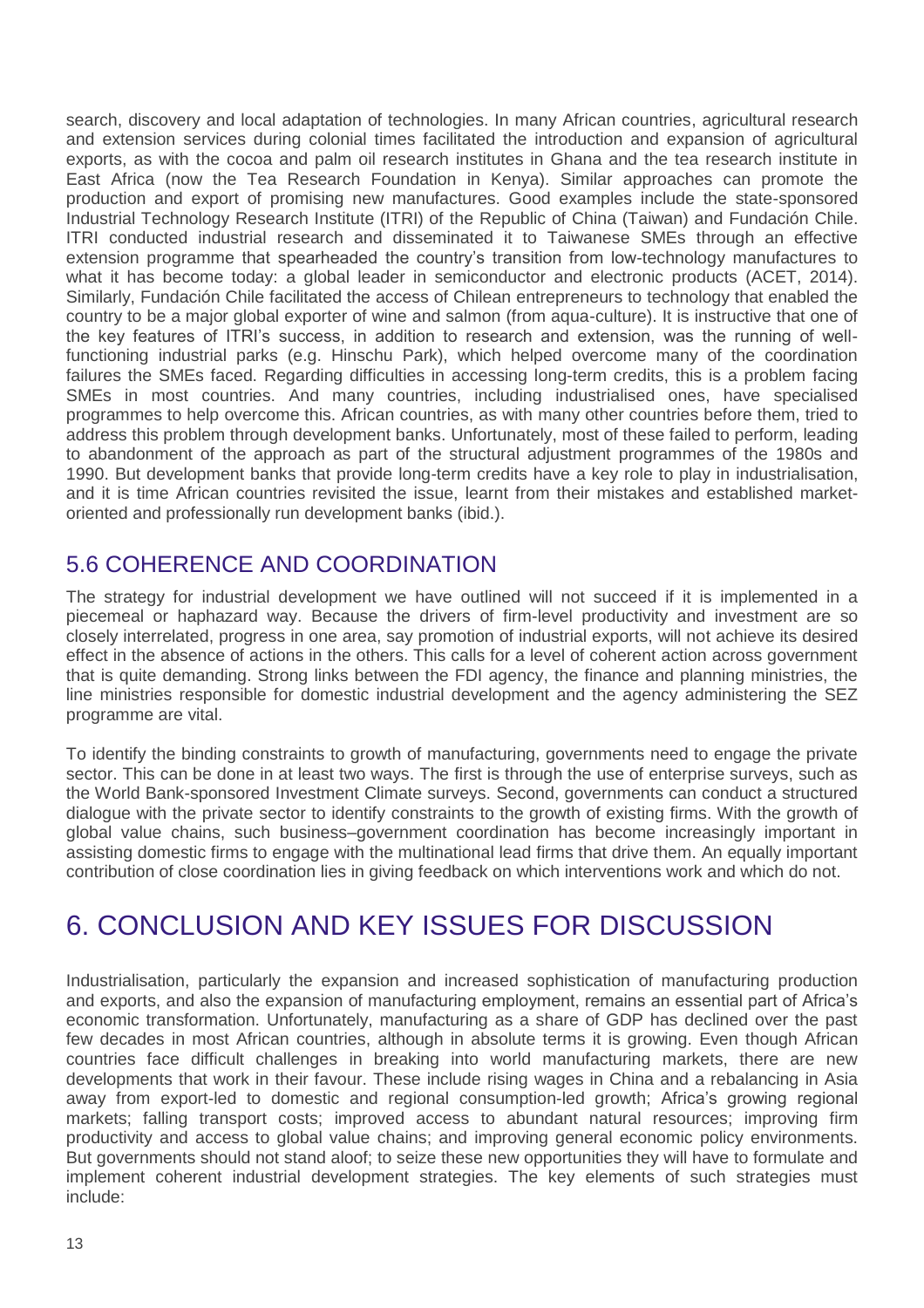- continued improvements in the basics, including sound macroeconomic management, improvements in the general investment climate and support for the private sector and development of public infrastructure and relevant skills
- an export push, including regional trade and integration
- agglomeration through building and implementing SEZs and industrial parks
- active FDI promotion and building linkages with local firms
- supporting productivity enhancement of local SMEs and their access to technology and longterm finance to help them venture into production of new or technologically more sophisticated products
- improved coherence and implementation coordination within government and
- strengthened consultation and collaboration between governments and the private sector

Separate panels at this Forum are dedicated to several of the elements of the strategy above (for example panels on public infrastructure, skills development, regional trade and integration and public– private consultation mechanisms). For this panel, the key issues that participants may wish to consider are:

- How do countries raise their focus and commitment to manufacturing, and develop a coherent strategy to promote it? In what visible forms should this be expressed?
- What key measures can countries take to improve their FDI promotion efforts and link the FDI firms to domestic suppliers?
- How can the performance of SEZs and industrial parks be improved? Should the private sector's role in developing and managing SEZs and industrial parks be increased? How can public–private collaboration be increased in this area?
- How best can the state support access of local SMEs to technology?
- How do we increase access of SMEs to long-term finance? In particular, how can development banks (and similar institutions) be made more market- and performanceoriented? What are the changes needed in their governance? What is the scope for public– private sector collaboration in improving SME access to long-term finance for manufacturing?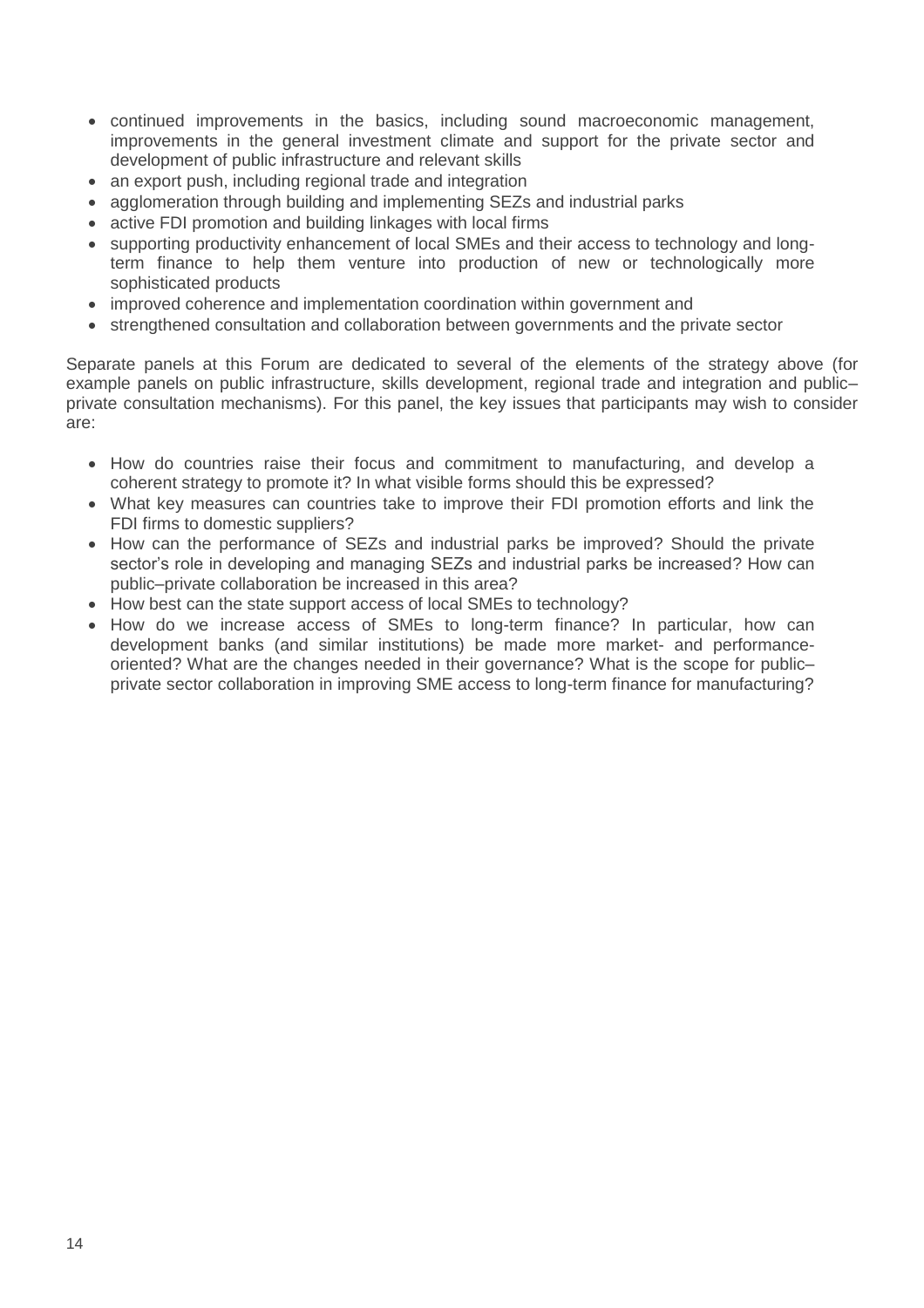### REFERENCES

- Abebe, G., McMillan, M., Serafinelli, M. and Verduzco, I. (2016) 'FDI and domestic linkages in Ethiopia: basic patterns and evolutions'. Draft, February.
- ACET (African Center for Economic Transformation) (2014) *2014 Africa transformation report: growth with depth.* Accra: ACET.
- African Economic Outlook (2013) *Global value chains and Africa's industrialization*. African Development Bank, OECD and UNDP. Paris: OECD.
- Aggarwal, A. (2005) 'Performance of export processing zones: A comparative analysis of India, Sri Lanka and Bangladesh'. Indian Council for Research on International Economic Relations, February. Mimeo.
- Balchin, N., Gelb, S., Kennan, J., Martin, H. and te Velde, D.W. (2016) 'Developing export-based manufacturing in Sub-Saharan Africa'. Draft Report, 18 February.
- Bleaney, M. and Söderbom, M. (2016) 'Learning by exporting', *Journal of African Economies* (forthcoming).
- Brautigam, D. (2016) 'Ethiopia's industrial policy: The case of the leather sector'. Draft, February. Washington, DC: Johns Hopkins School for Advanced International Studies.
- Brautigam, D. and Tang, X. (2014) 'Going global in groups: structural transformation and China's special economic zones overseas', *World Development* 63: 78–91.
- Cadot, O., Carrère, C. and Strauss-Kahn, V. (2011) 'Export diversification: What's behind the hump?' *Review of Economics and Statistics* 93(2): 590–605.
- Commission on Growth and Development (2008) *The growth report: strategies of sustained growth and inclusive development.* Washington, DC: World Bank.
- Dinh, H.T. and Clarke, G. (2012) *Performance of manufacturing firms in Africa: an empirical analysis*. Directions in Development: Private Sector Development. Washington, DC: World Bank.
- Dinh, H.T., Palmade, V., Chandra, V. and Cossar, F. (2012) *Light manufacturing in Africa: targeted policies to enhance private investment and create jobs*. Washington, DC: World Bank.
- Escribano, A., Guasch, J.L. and Pena, J. (2010) *Assessing the impact of infrastructure quality on firm productivity in Africa: cross-country comparisons based on investment climate surveys from 1999 to 2005*. Policy Research Working Paper 5191. Washington, DC: World Bank.
- Farole, T. (2011) *Special economic zones in Africa: comparing performance and learning from experience.* Washington, DC: World Bank.
- Filmer, D. and Fox, L. (2014) *Youth employment in Sub-Saharan Africa*. Washington, DC: World Bank.
- FIAS (2008) *Special economic zones: Performance, lessons learned, and implications for zone development*. Washington, DC: World Bank.
- Foster, V. and Briceño-Garmendia, C. (eds) (2010) *Africa's infrastructure: a time for transformation*. Washington, DC: World Bank.
- Frankel, J. (2014) 'Mauritius: African success story', in *African successes: Sustainable growth, Vol. 4*. Chicago, IL: University of Chicago Press.
- Fujita, M., Krugman, P. and Venables, A.J. (1999) *The spatial economy.* Cambridge, MA: MIT Press
- Grossman, G. and Rossi-Hansberg, E. (2006) 'The rise of offshoring: it's not wine for cloth anymore', *Federal Reserve Bank of Kansas City's Proceedings:* 59–102.
- Harrison, A. and Rodriguez-Clare, A. (2010) 'Foreign investment, and industrial policy for developing countries', in D. Rodrik and M. Rosenzweig (eds) *Handbook of development economics*, vol. 5. Amsterdam: North Holland.
- Harrison, A.E., Lin, J. and Xu, L.C. (2013) 'Explaining Africa's (dis) advantage', *World Development* 63(C): 59–77.
- Hausmann, R. and Rodrik, D. (2003) 'Economic development as self-discovery', *Journal of Development Economics* 72: 603–33.
- Hausmann, R., Rodrik, D. and Sabel, C.F. (2007a) *Reconfiguring industrial policy: A framework with an application to South Africa*. Cambridge, MA: Harvard Kennedy School.
- Hausmann, R., Hwang, J. and Rodrik, D. (2007b) 'What you export matters', *Journal of Economic Growth* 12(1): 1–25.
- Hummels, D. (2007) 'Transportation costs and international trade in the second era of globalization', *Journal of Economic Perspectives* 21(3): 131–54.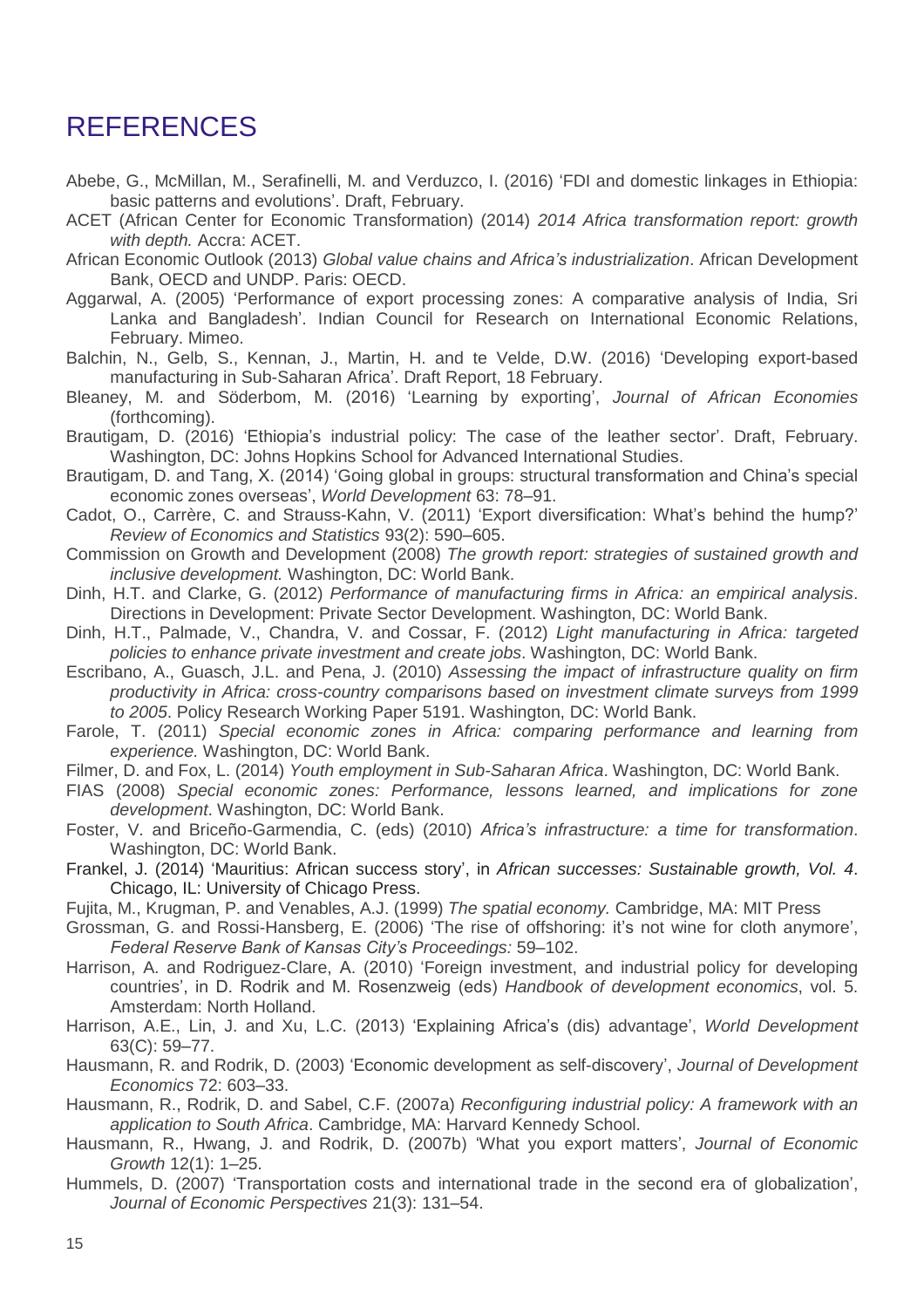Hummels, D. and Klenow, P.J. (2005) 'The variety and quality of a nation's trade', *American Economic Review* 95(3): 704–25.

- IMF (International Monetary Fund) (2014) *Sustaining long-run growth and macroeconomic stability in low-income countries—the role of structural transformation and diversification.* Policy Paper, Washington, DC: IMF.
- Kauffman, D., Kray, A. and Mastruzzi, M. (2010) *The worldwide governance indicators: methodology and analytical issues*. Policy Research Working Paper 5430. Washington, DC: World Bank.
- Lin, J. (2011) *From flying geese to leading dragons: new opportunities and strategies for structural transformation in developing countries*. Policy Research Working Paper 5702. Washington, DC: World Bank.
- Lin, J. (2015) 'Africa's Path from Poverty', Project Syndicate blog, 19 February [\(http://www.project](http://www.project-syndicate.org/commentary/africa-development-route-by-justin-yifu-lin-2015-02?barrier=true)[syndicate.org/commentary/africa-development-route-by-justin-yifu-lin-2015-02?barrier=true\)](http://www.project-syndicate.org/commentary/africa-development-route-by-justin-yifu-lin-2015-02?barrier=true).
- McMillan, M., Page, J. and Wangwe, S. (2016) 'Unlocking Tanzania's manufacturing potential'. Draft submitted for publication.
- Newman, C, Page, J., Rand, J., Shimeles, A., Söderbom, M. and Tarp, F. (2016) *Made in Africa: learning to compete in industry.* Washington, DC: Brookings Institution Press.
- Page, J. (2012) 'Can Africa industrialize?' *Journal of African Economies* 21 Special Issue (2): ii86–124
- Rodrik, D. (1998) *Trade policy and economic performance in Sub-Saharan Africa*. Working Paper 6562. Cambridge, MA: NBER.
- Rodrik, D. (2008) 'Normalizing industrial policy'. Paper prepared for the Commission on Growth and Development. Washington, DC: World Bank.
- Rodrik, D. (2009) 'Industrial policy: Don't ask why, ask how', *Middle East Development Journal* 1(1): 1– 29.
- Rodrik, D. (2012) 'Unconditional convergence in manufacturing', *The Quarterly Journal of Economics*: qjs047.
- Rodrik, D. (2015) 'Premature deindustrialization', *Journal of Economic Growth*: 1–33.
- Sonobe, T. and Otsuka, K. (2006) *Cluster-based industrial development: an East Asian model*. Basingstoke: Palgrave Macmillan.
- Stern, N. (2002) *The investment climate, governance, and inclusion in Bangladesh.* Washington, DC: World Bank.
- Stiglitz, J. (2016) 'Industrial policy, coordination and learning', in J. Page and F. Tarp (eds) *Industrial policy in practice: comparative studies of Africa and East Asia.* Oxford: Oxford University Press.
- Sutton, J. and Kellow, N. (2010) '*An Enterprise Map of Ethiopia*', International Growth Centre (http://personal.lse.ac.uk/sutton/Enterprise\_Map\_Ethiopia\_Book.pdf)
- Syverson, C. (2011) 'What determines productivity?' *Journal of Economic Literature* 49(2): 326–65.
- The Citizen (2015) 'Tanzania: industrialisation drive cuts Tanzania imports from Kenya', allAfrica, 19 November [\(http://allafrica.com/stories/201511200378.html\)](http://allafrica.com/stories/201511200378.html).
- Tyler, G. (2005) 'Critical success factors in the African high value horticulture sector'. Background Paper for the Competitive Commercial Agriculture in Sub-Saharan Africa Study. Washington, DC: World Bank.
- UNIDO (UN Industrial Development Organization) (2009) *Industrial development report, 2009.* Vienna: UNIDO.
- UNIDO (UN Industrial Development Organization) (2013) *Industrial development report, 2013.* Vienna: UNIDO.
- World Bank (1993) *The East Asian miracle: economic growth and public policy*. New York: Oxford University Press.
- World Bank (2005) *Economic growth in the 1990s: learning from a decade of reform.* Washington, DC: World Bank.
- World Bank (2009) *Transforming Africa's infrastructure.* Washington, DC: World Bank.
- World Bank (2010a) *Connecting to compete: trade logistics in the global economy.* Washington, DC: World Bank.
- World Bank (2010b) *Africa's trade in services and economic partnership agreements.* Washington, DC: World Bank.
- World Bank (2015) *Ethiopia's great run: The growth acceleration and how to pace it*. Washington, DCL World Bank.

Imbs, J. and Wacziarg, R. (2003) 'Stages of diversification', *American Economic Review* 93(1): 63–86.